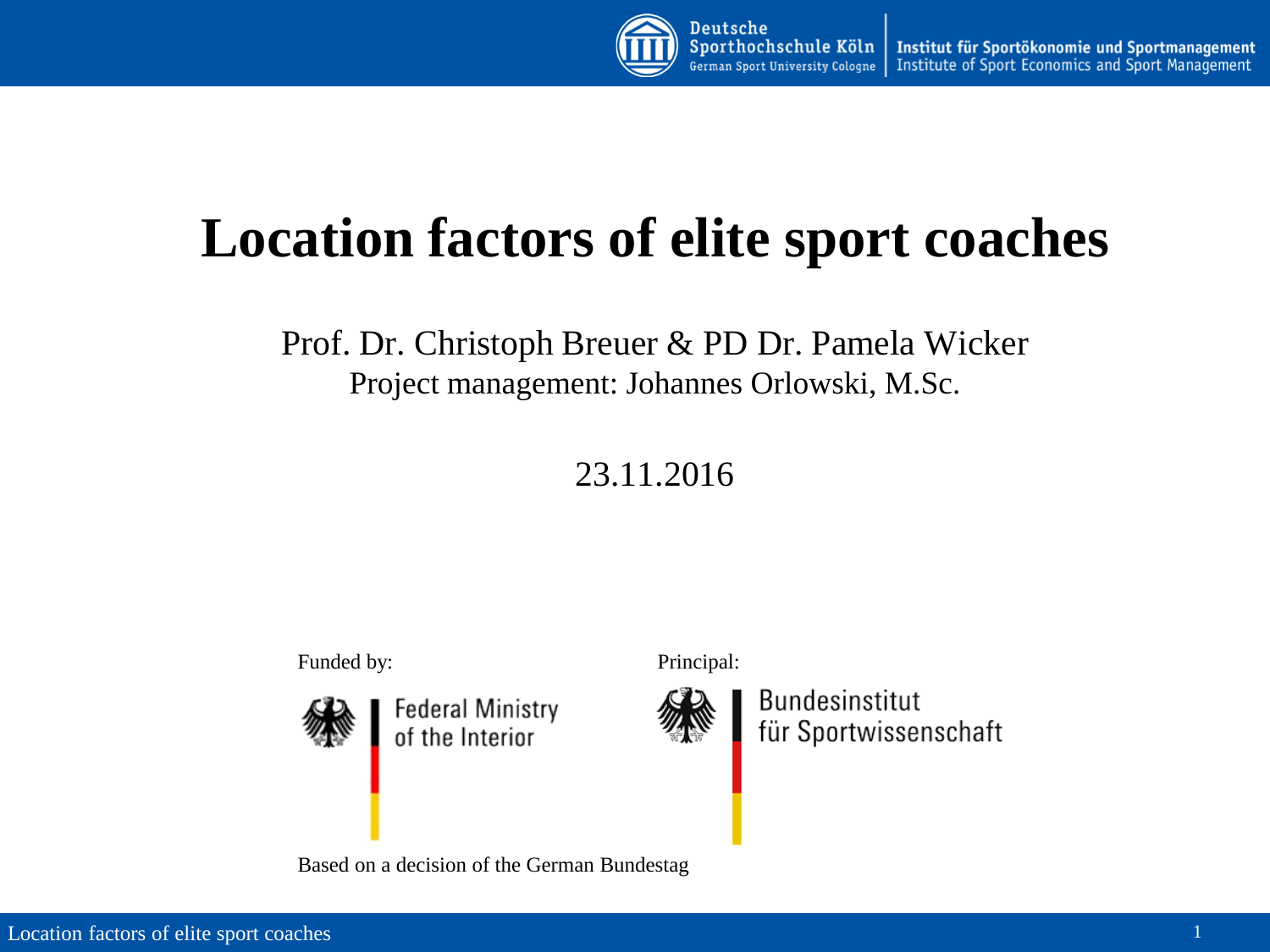

## **Agenda**

### **1. Background**

- **2. Elite sport coaches' salaries in Germany**
- **3. Career paths of elite sport coaches**
- **4. Labor migration among elite sport coaches**
	- **4.1. Determinants of labor migration**
	- **4.2. Migration probability of elite sport coaches**
- **5. Conclusion**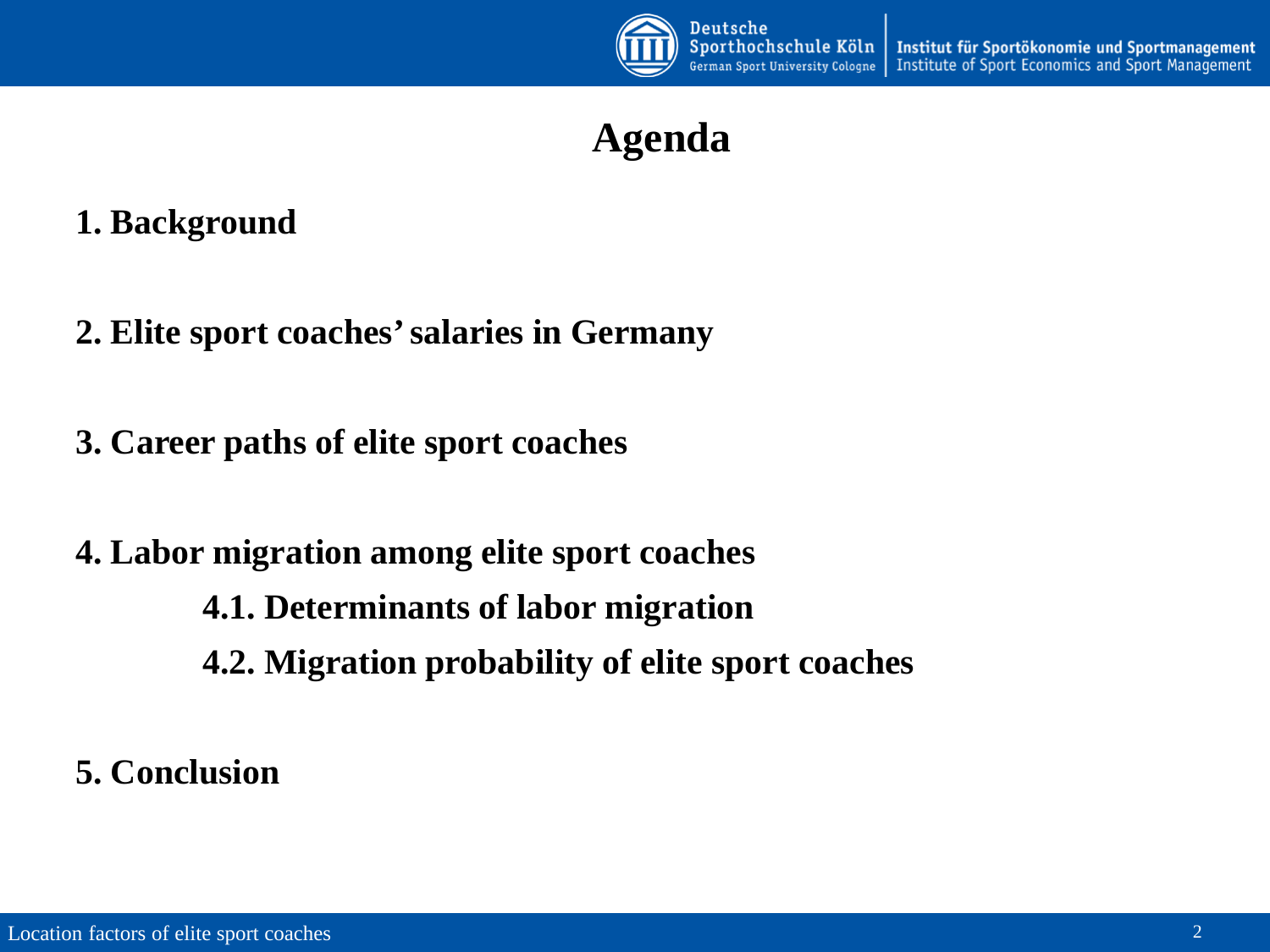

## **1. Background**

- Coaches are critical to elite sport achievements (Digel et al., 2010)
- Increasing number of national coaches have emigrated despite various attempts to improve their working conditions (e.g. Coaching Initiative)
- Lack of data on location factors of elite sport coaches in international high performance sports
- Need for a complex analysis of the German labor market for coaches and the determinants of potential labor migration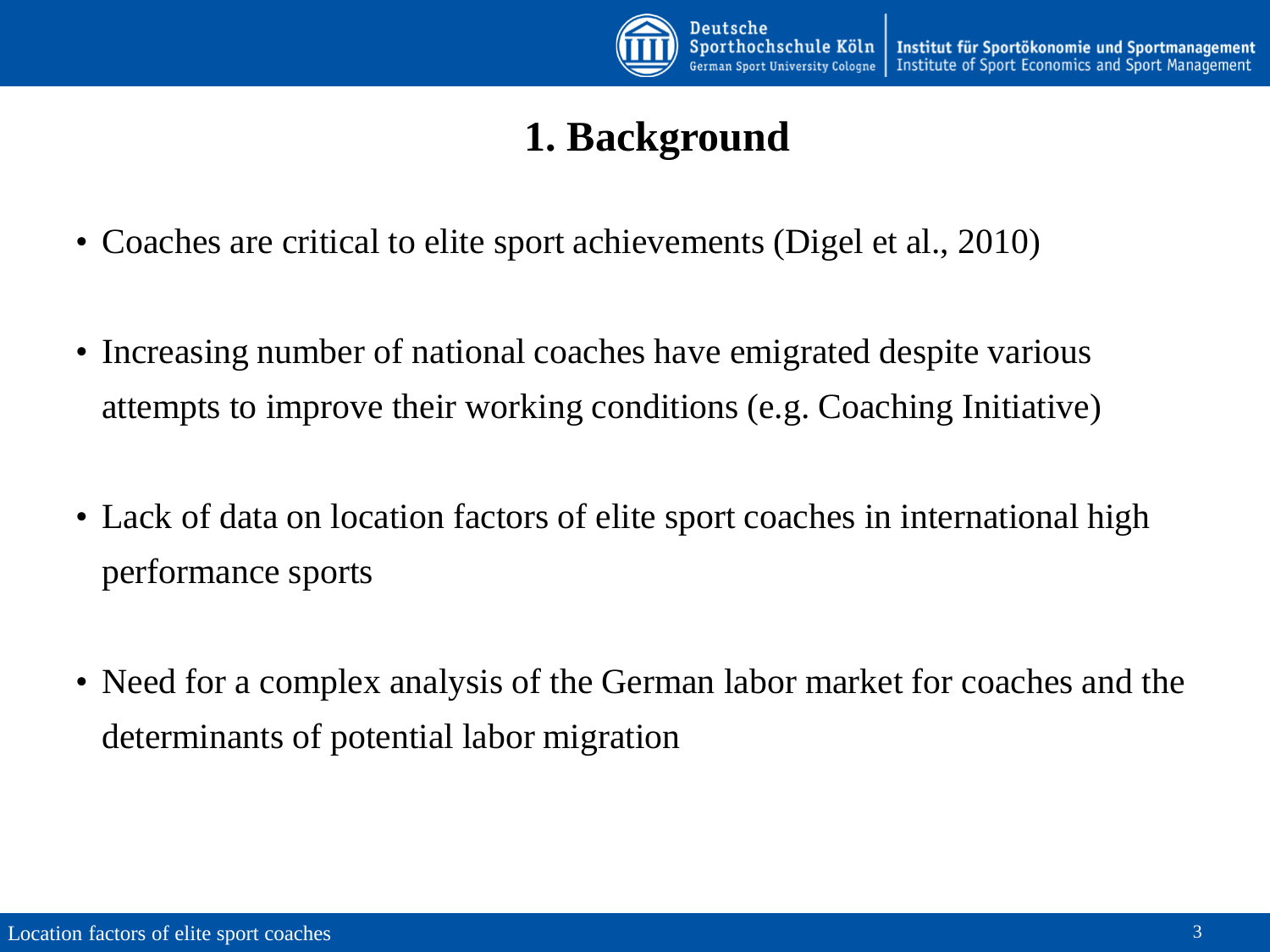

## **Migration balance of national sport association**

- 1) Number of partly or fully federally funded elite sport coaches who emigrated between 2000 and 2016 to work for a national sport association abroad.
- 2) Number of partly or fully federally funded elite sport coaches who migrated to a non-coaching job between 2000 and 2016 (e.g. sport club, private sector, politics, self employment, government sector).
- 3) Number of elite sport coaches who immigrated into Germany between 2000 and 2016 and were employed in a national sport association (partly or fully federally funded).
- 4) Total number of elite sport coaches employed since 2000 (partly or fully federally funded).

#### **Migration balance of national sport association 2000-2016 (n=17)**

|                                                                | Number of coaches |  |
|----------------------------------------------------------------|-------------------|--|
| 1) Migration to foreign sport association                      | 48                |  |
| 2) Transfer to different sector (e.g. private or government)   | 84                |  |
| 3) Immigration into Germany                                    | 28                |  |
| 4) Total number of individuals employed as elite sport coaches | 389               |  |

*Note*: 14 national sport associations did not provide information upon request on the total number of coaches employed by the association since 2000.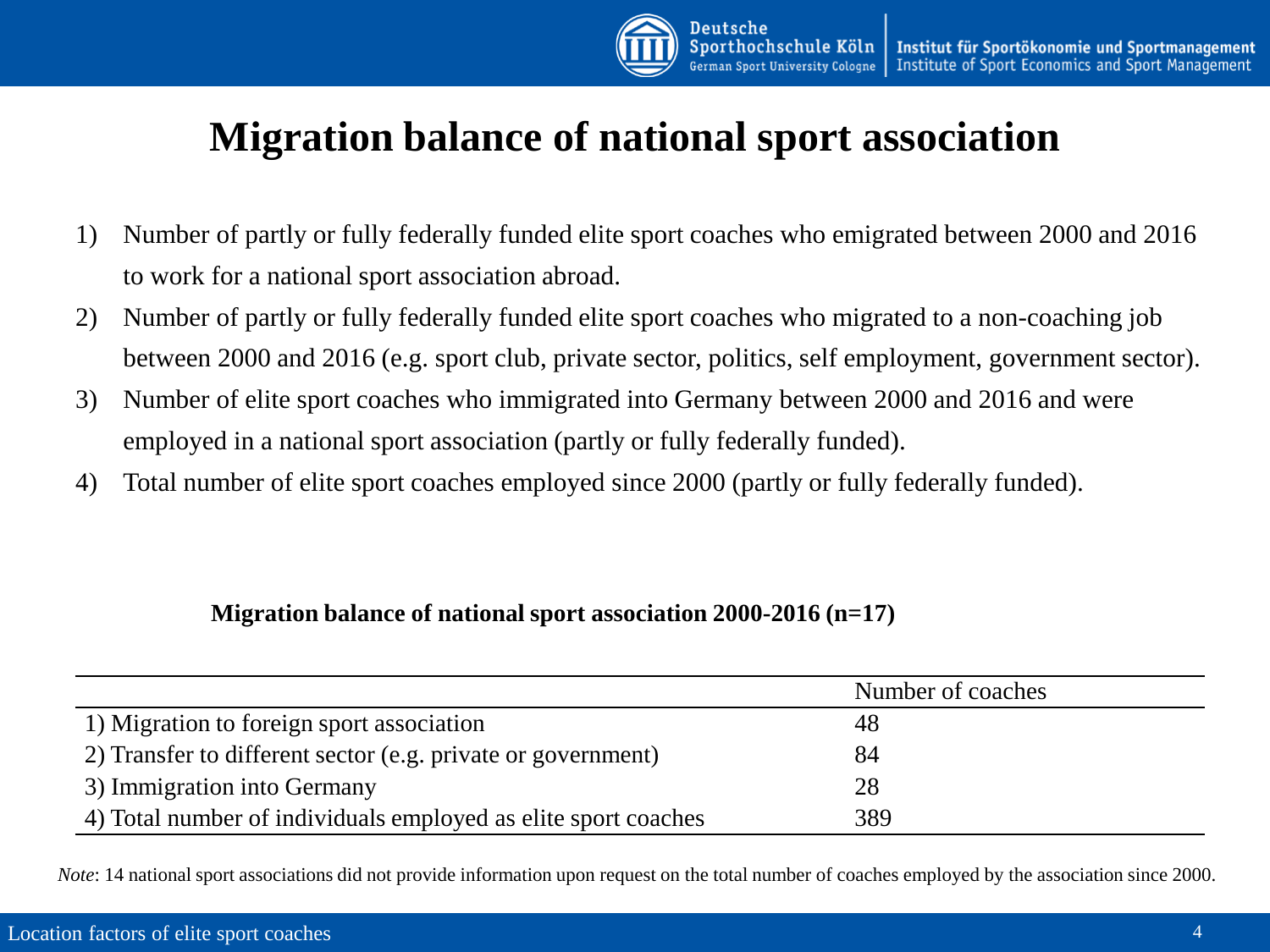

Institut für Sportökonomie und Sportmanagement German Sport University Cologne Institute of Sport Economics and Sport Management

# **2. Elite sport coaches' salaries in Germany (Federal Office of Administration [BVA], 2015)**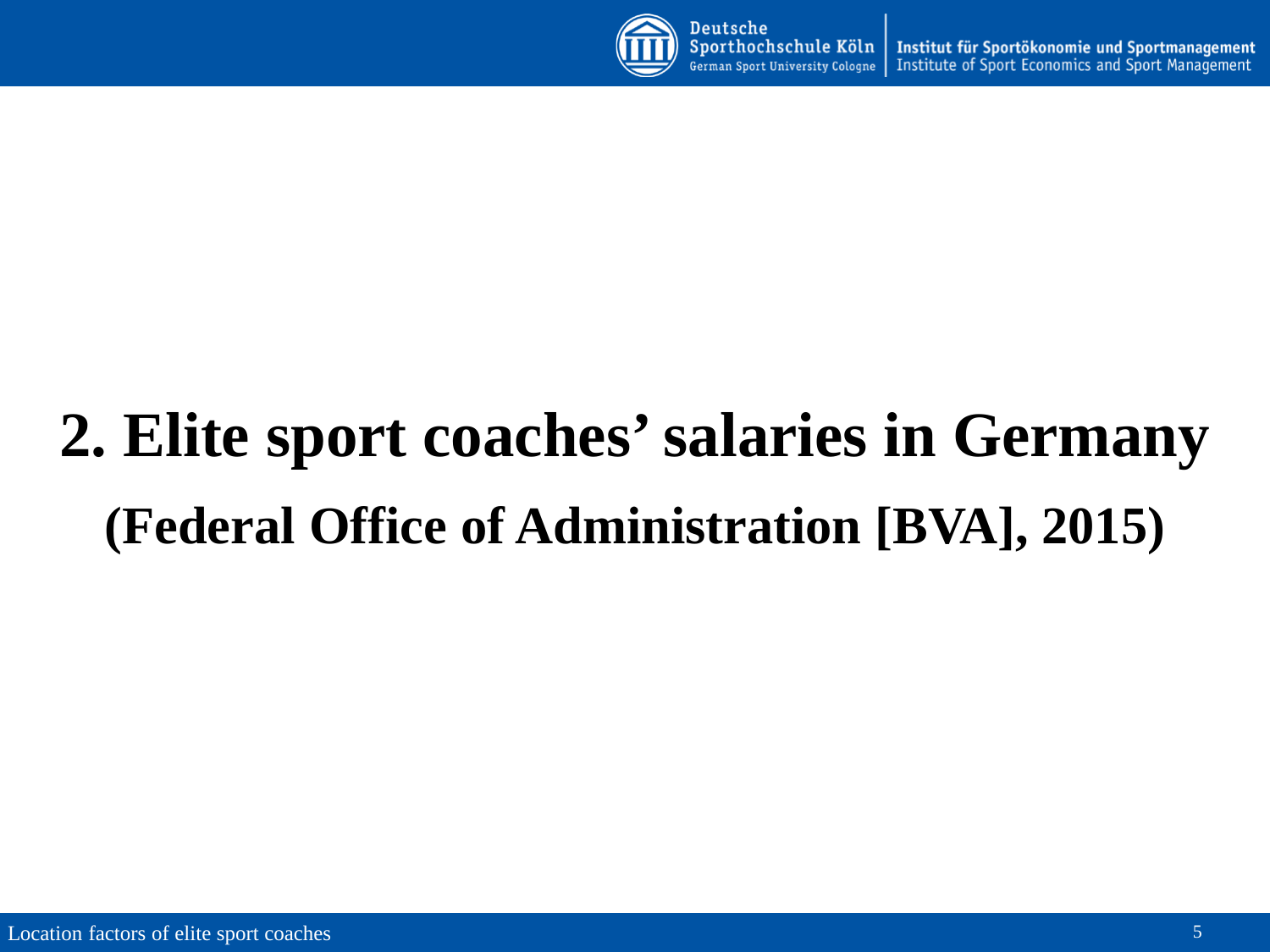

## **Coaching salaries**

#### **Yearly gross salaries by type of coach (mean in**  $\epsilon$ **) n=672)**

| Type of coach                       | $\mathbf n$ | Total  | $\mathbf n$    | Full-time <sup>1</sup> |
|-------------------------------------|-------------|--------|----------------|------------------------|
| Head coach/executive national coach | 47          | 56,692 | 31             | 75,279                 |
| National coach                      | 99          | 48,468 | 63             | 67,621                 |
| Federation coach                    | 9           | 36,778 | $\overline{7}$ | 45,377                 |
| Discipline coach                    | 142         | 35,317 | 75             | 58,924                 |
| National coach (youth development)  | 94          | 34,415 | 44             | 63,006                 |
| Diagnostics coach                   | 7           | 31,094 | n/a            | n/a                    |
| Olympic training base coach         | 114         | 26,167 | 57             | 39,849                 |
| Special functions coach             | 28          | 25,374 | 12             | 47,943                 |
| Coach (not further specified)       | 50          | 21,782 | 16             | 45,884                 |
| Adjunct coach                       | 20          | 9,816  | n/a            | n/a                    |
| Specialized instructor              | 13          | 9,591  | n/a            | n/a                    |
| Assistant coach                     | 11          | 8,406  | n/a            | n/a                    |
| Honorary coach                      | 33          | 4,249  | n/a            | n/a                    |
| Squad coach                         | 5           | 1,900  | n/a            | n/a                    |
| Total                               | 672         | 32,154 | 311            | 57,894                 |

*Note*: <sup>1</sup> All coaches with a declared weekly workload of at least 35 hours;

 $n/a = not available or sample size too small$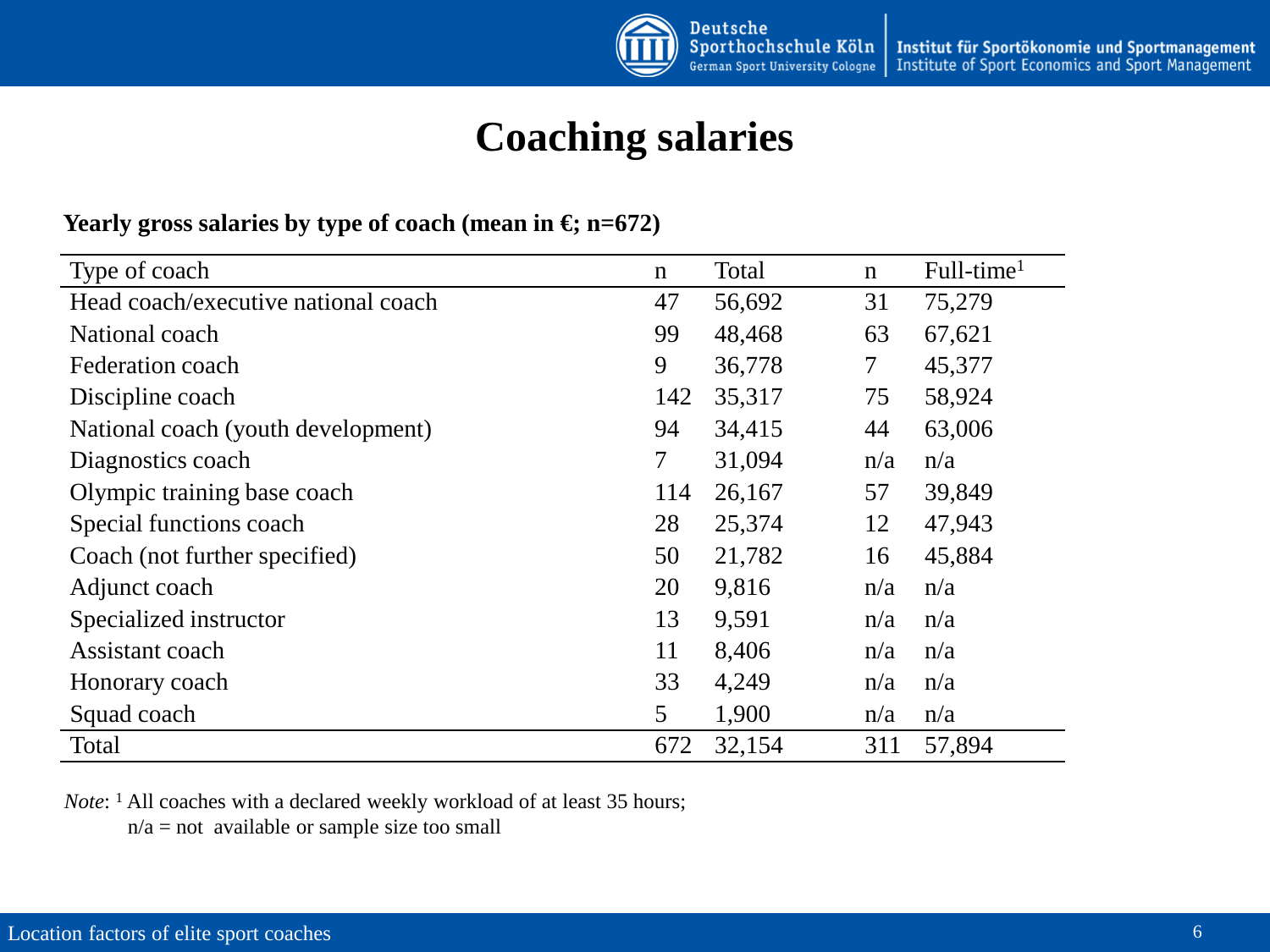

## **Coaching salaries**

#### **Annual gross salaries by sport and funding source (mean in €)**

| Sport                              | $\mathbf n$ | Total  | $\mathbf n$    | Full-time <sup>2</sup> |
|------------------------------------|-------------|--------|----------------|------------------------|
| Summer Olympic                     | 448         | 38,848 | 237            | 62,663                 |
| National coach                     | 104         | 60,889 | 77             | 74,626                 |
| Winter Olympic                     | 100         | 33,692 | 69             | 42,298                 |
| National coach                     | 16          | 48,288 | 14             | 51,611                 |
| Non Olympic                        | 124         | 6,730  | 5              | 47,061                 |
| National coach                     | 26          | 13,760 | n/a            | $n/a$ .                |
| Funding source <sup>1</sup>        |             |        |                |                        |
| Federal grant                      | 544         | 31,251 | 277            | 52,153                 |
| <b>Additional own funds</b>        | 179         | 6,144  | 53             | 14,605                 |
| Additional third-party funds       | 32          | 22,684 | 30             | 24,076                 |
| Additional own & third-party funds | 5           | 27,744 | n/a            | n/a                    |
| Sport and funding source           |             |        |                |                        |
| Summer Olympic                     |             |        |                |                        |
| Federal grant                      | 351         | 37,793 | 205            | 55,882                 |
| Own funds                          | 95          | 9,768  | 48             | 14,793                 |
| Third party-funds                  | 31          | 22,438 | 29             | 23,862                 |
| Own & third-party funds            | 4           | 19,895 | n/a            | n/a                    |
| Winter Olympic                     |             |        |                |                        |
| Federal grant                      | 99          | 33,414 | 68             | 42,020                 |
| Own funds                          | n/a         | n/a    | n/a            | n/a                    |
| Third-party                        | n/a         | n/a    | n/a            | n/a                    |
| Own & third-party funds            | n/a         | n/a    | n/a            | n/a                    |
| Non Olympic                        |             |        |                |                        |
| Federal grant                      | 94          | 4,546  | $\overline{4}$ | 33,303                 |
| Own funds                          | 82          | 1,719  | n/a            | n/a                    |
| Third-party funds                  | n/a         | n/a    | n/a            | n/a                    |
| Own & third-party funds            | n/a         | n/a    | n/a            | n/a                    |

#### *Note*:

1 Not specified for all coaches (share of funding not disclosed for all coaches);  $n/a = not available$ . <sup>2</sup> Coaches working at least 35 hours per week.

#### Location factors of elite sport coaches 7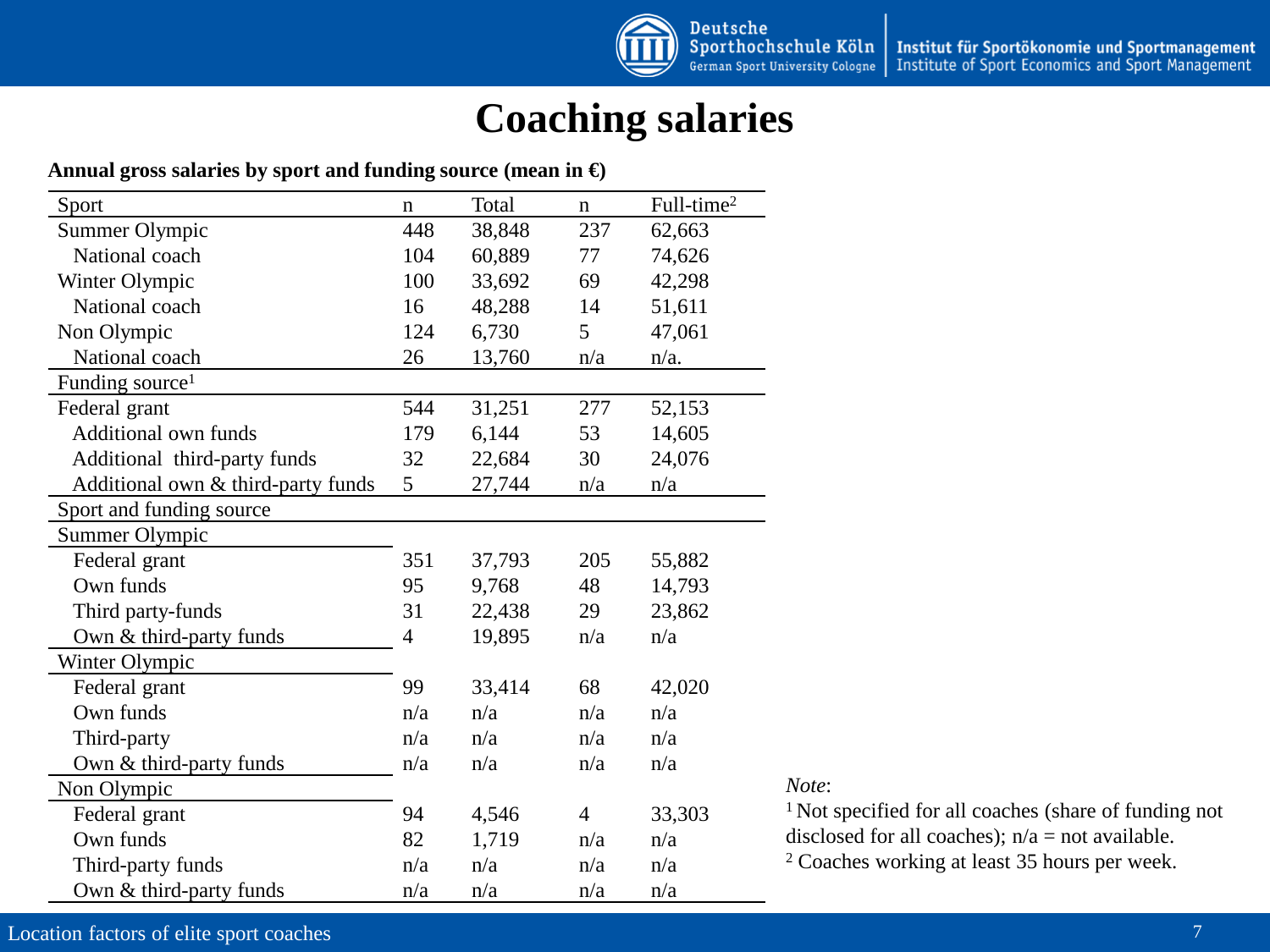

#### **Salaries in the public sector (full-time; in €)**

| Qualification              | Salary         | Example                                        | Annual      | Monthly          |  |
|----------------------------|----------------|------------------------------------------------|-------------|------------------|--|
|                            | group          |                                                | income      | income           |  |
|                            |                |                                                | $(gross)^1$ | $(\text{net})^1$ |  |
| At least three years of    | E <sub>8</sub> | Clerk; office manager                          | 33,274      | 1,875            |  |
| vocational training        | E <sub>9</sub> | see above                                      | 44,256      | 2,191            |  |
| University or applied      | E10            | Engineer (applied university)                  | 50,099      | 2,409            |  |
| university degree          | E11            | Primary, secondary, and comprehensive school   |             |                  |  |
| (Bachelor) or equivalent   |                | teacher                                        | 53,823      | 2,562            |  |
| qualification              |                | Teacher at secondary education level I (side   |             |                  |  |
|                            |                | entry)                                         |             |                  |  |
|                            | E12            | Teacher at secondary education level II (side) | 59,154      | 2,764            |  |
|                            |                | entry)                                         |             |                  |  |
| University degree (Master) | E13            | Engineer (university);                         |             |                  |  |
|                            |                | High school teacher;                           | 60,469      | 2,812            |  |
|                            |                | Uuniversity lecturer                           |             |                  |  |
|                            | E14            | see above                                      | 64,413      | 2,953            |  |
|                            | E15            | Senior physician                               | 70,547      | 3,172            |  |

*Note*: <sup>1</sup> Labor agreement for public sector (TVöD Bund, collective bargaining round 2016) with the following characteristics: Experience level 5 (approx. 15 years) incl. additional supplies VBL, wage tax class IV, no church tax, incl. 1 child allowance.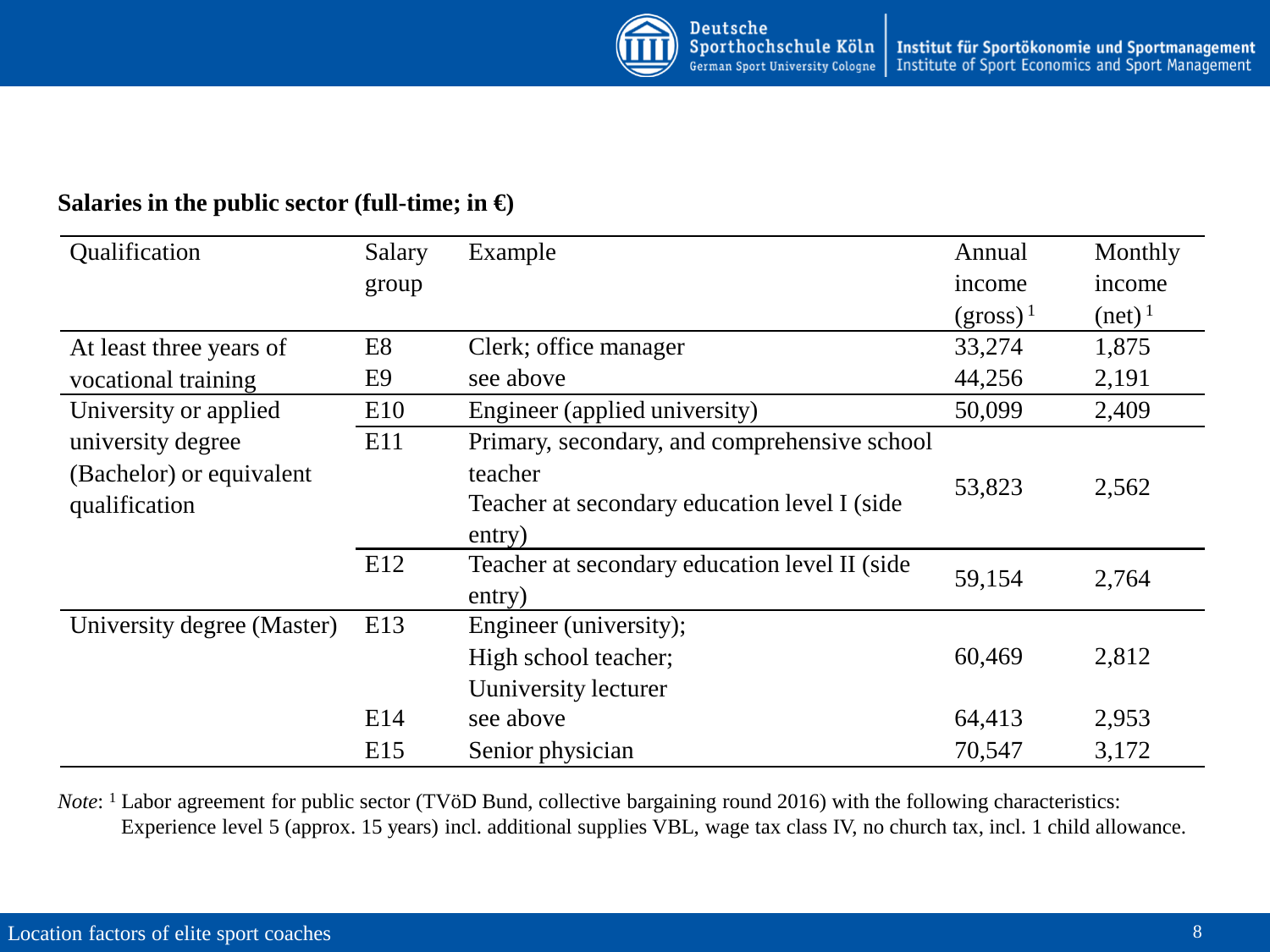

Sporthochschule Köln Institut für Sportökonomie und Sportmanagement Institute of Sport Economics and Sport Management German Sport University Cologne

# **3. Career paths of elite sport coaches**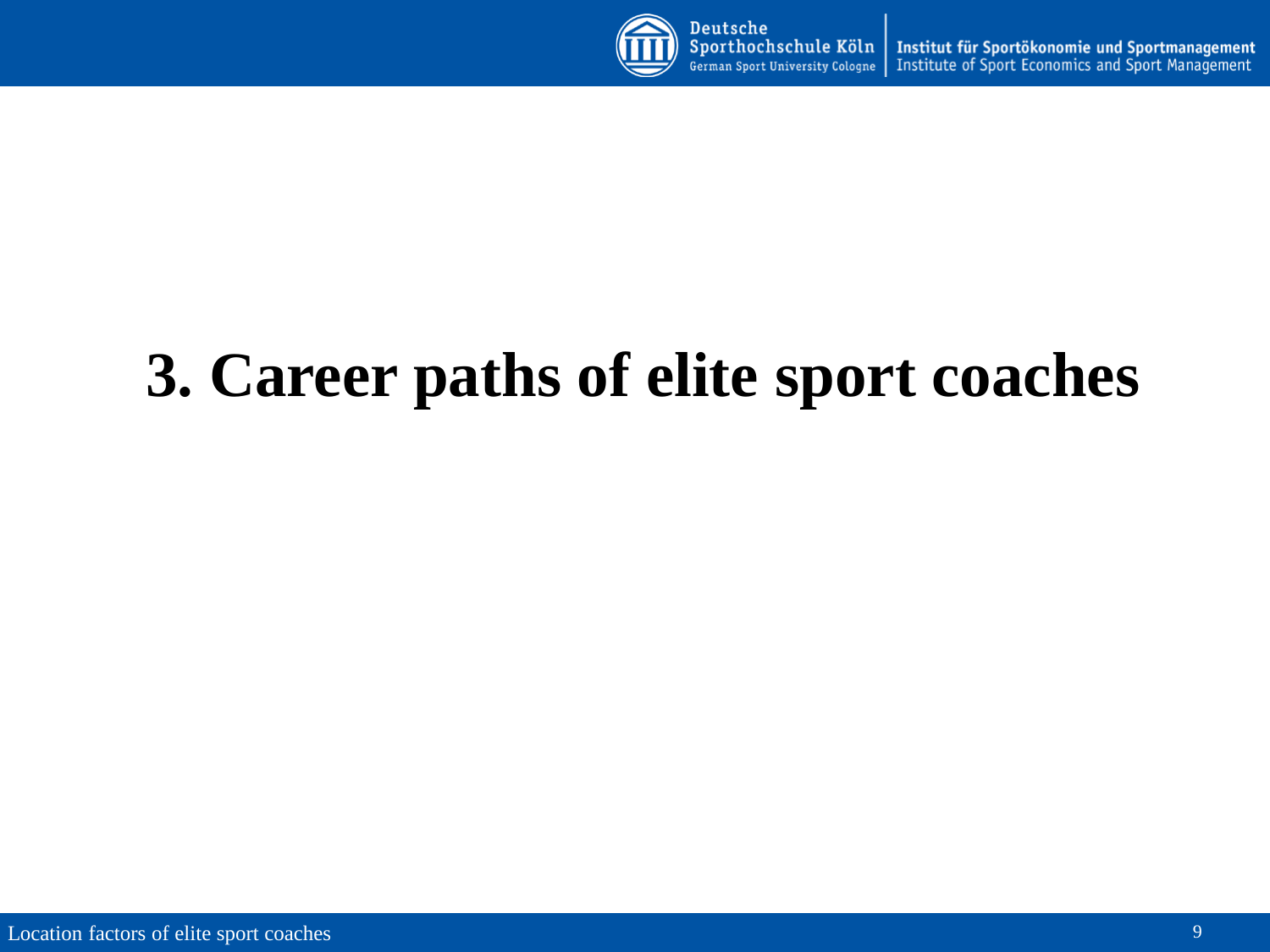

## **Coach survey career paths - method**

#### **Data collection**

- Online survey of elite sport coaches (partly or fully federally funded)
- Collection of detailed data on career paths of elite sport coaches since 2000
- Survey period: 17 January 17 September 2016
- Invitation email was distributed to coaches via the Coaching Academy Cologne, the German Olympic Sports Confederation (forwarded to the directors of Olympic training bases), and the directors of the national sport associations
- n=236 completed questionnaires  $\rightarrow$  n=210 (after dropping coaches from rather commercialized sports)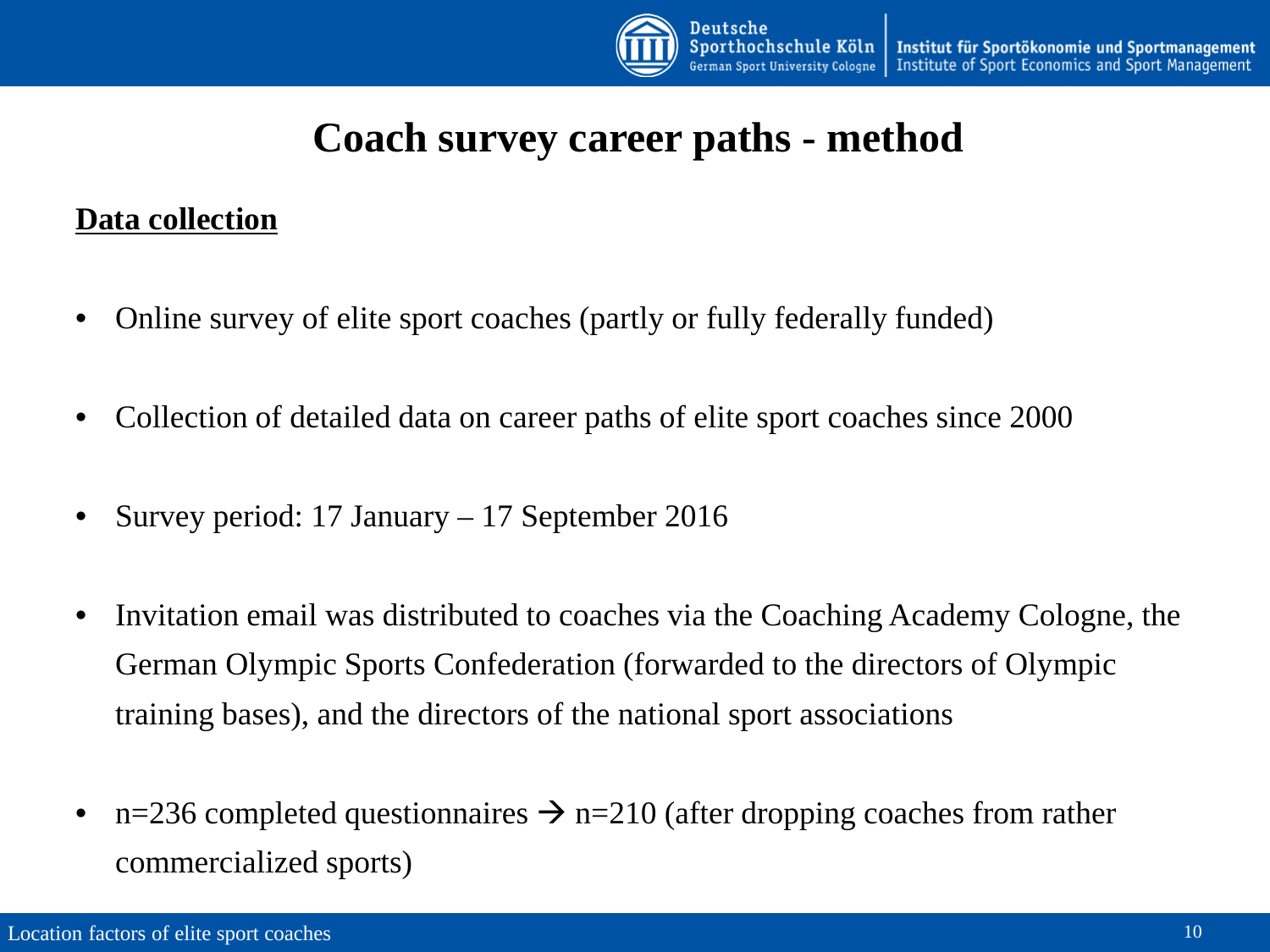#### **Coach characteristics (mean or share in %)**

|                                             | <b>Total</b> | Migrants <sup>1</sup> | <b>Non-Migrants CA Graduates</b> |          |
|---------------------------------------------|--------------|-----------------------|----------------------------------|----------|
|                                             | $(n=210)$    | $(n=24)$              | $(n=186)$                        | $(n=97)$ |
| Gender (male; in %)                         | 87.6         | 91.7                  | 87.1                             | 94.8     |
| Nationality (German; in %)                  | 96.7         | 79.2                  | 98.9                             | 96.9     |
| Age (in years)                              | 46.0         | 48.3                  | 45.7                             | 46.1     |
| Experience (years as a coach)               | 18.2         | 22.0                  | 17.7                             | 18.3     |
| Former elite athlete (in %)                 | 70.5         | 54.2                  | 72.6                             | 69.1     |
| University degree (in $\%$ )                | 62.4         | 54.2                  | 63.4                             | 54.6     |
| No. of coaching positions (2000-early 2016) | 2.5          | 4.9                   | 2.2                              | 2.7      |
| No. of other positions (2000-early 2016)    | 0.6          | 0.9                   | 0.5                              | 0.7      |
| Married/long-term relationship (in %)       | 87.6         | 75.0                  | 89.3                             | 90.7     |
| Number of children under 18 years           | 0.9          | 0.9                   | 0.9                              | 0.9      |
| No. of months unemployed (2000-early 2016)  | 1.6          | 4.9                   | 1.1                              | 1.7      |
| Sole earner in household (in %)             | 32.4         | 62.5                  | 28.5                             | 31.2     |
| Graduate CA Cologne (in %)                  | 46.2         | 66.7                  | 43.6                             | 100.0    |

*Note*: <sup>1</sup> Coaches who held at least one position abroad between 2000 and 2016; CA = Coaching Academy Cologne.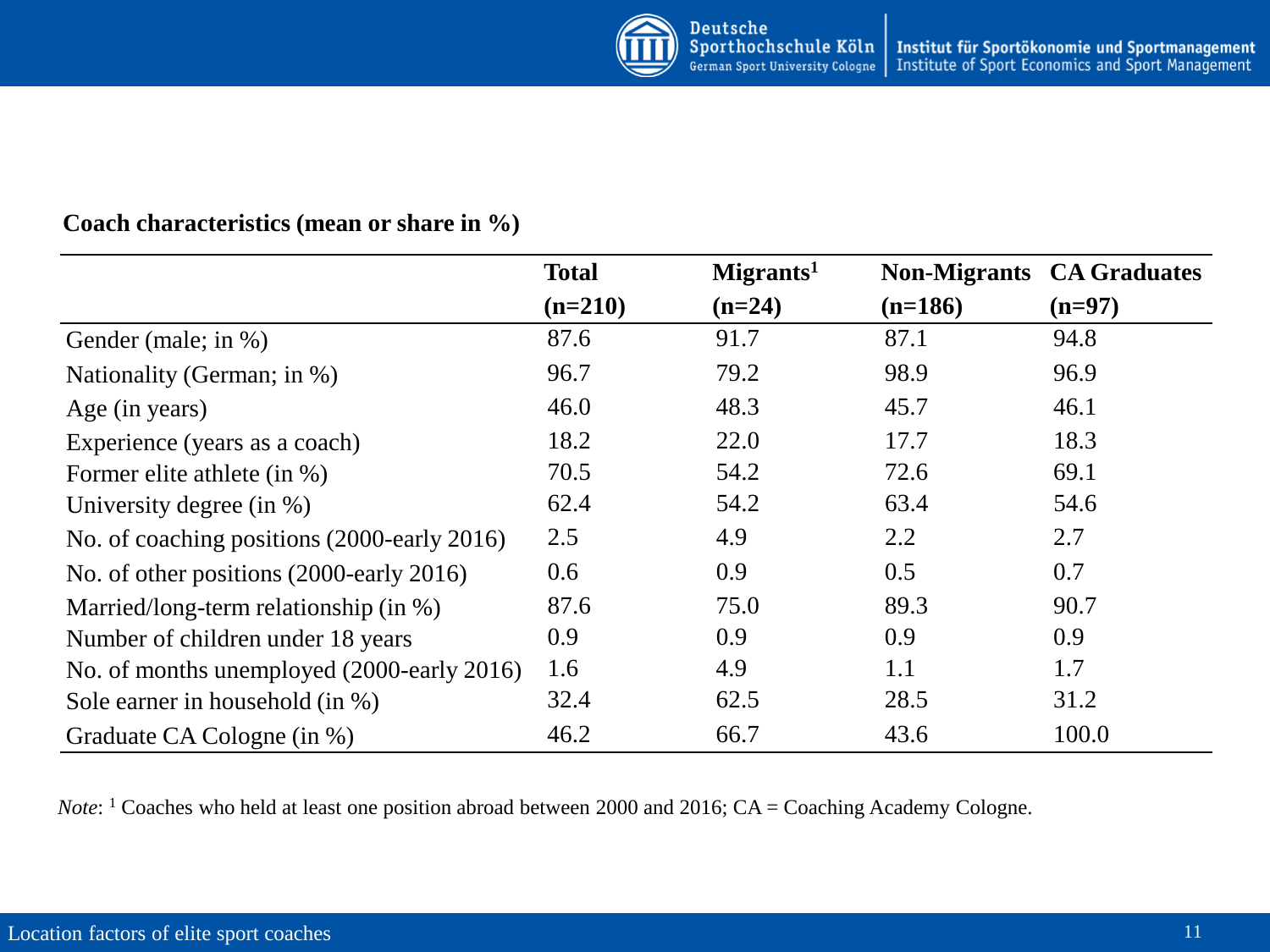|                                               |              | $Full-time1$    |          |                     |
|-----------------------------------------------|--------------|-----------------|----------|---------------------|
|                                               | <b>Total</b> | <b>Domestic</b> | Abroad   | <b>CA Graduates</b> |
|                                               | $(n=524)$    | $(n=401)$       | $(n=45)$ | $(n=262)$           |
| Position abroad (in %)                        | 11.3         |                 | 100.0    | 15.6                |
| Temporary contract (in %)                     | 60.3         | 64.1            | 57.8     | 62.6                |
| Contract duration (in years)                  | 3.3          | 3.5             | 2.2      | 3.2                 |
| Target agreements part of contract (in %)     | 51.0         | 57.6            | 44.4     | 55.3                |
| Monthly net income (in $\oplus$               | 2,199        | 2,294           | 3,406    | 2,331               |
| Actual weekly workload (in hours)             | 47.7         | 52.9            | 53.0     | 50.8                |
| Athletes' performance worldwide top 3 (in %)  | 38.9         | 45.6            | 11.1     | 39.3                |
| Athletes' performance among top 5 (in %)      | 12.6         | 12.2            | 13.3     | 11.5                |
| Athletes' performance among top 10 (in %)     | 20.8         | 21.9            | 28.9     | 19.5                |
| Athletes' performance among top 15 (in %)     | 9.9          | 8.7             | 24.4     | 11.1                |
| Athletes' performance not among top 15 (in %) | 17.7         | 11.5            | 22.2     | 18.7                |

#### **Characteristics of coaching positions (mean or share in %), 2000-2016**

*Note*: <sup>1</sup> Full-time = at least 35 hours per week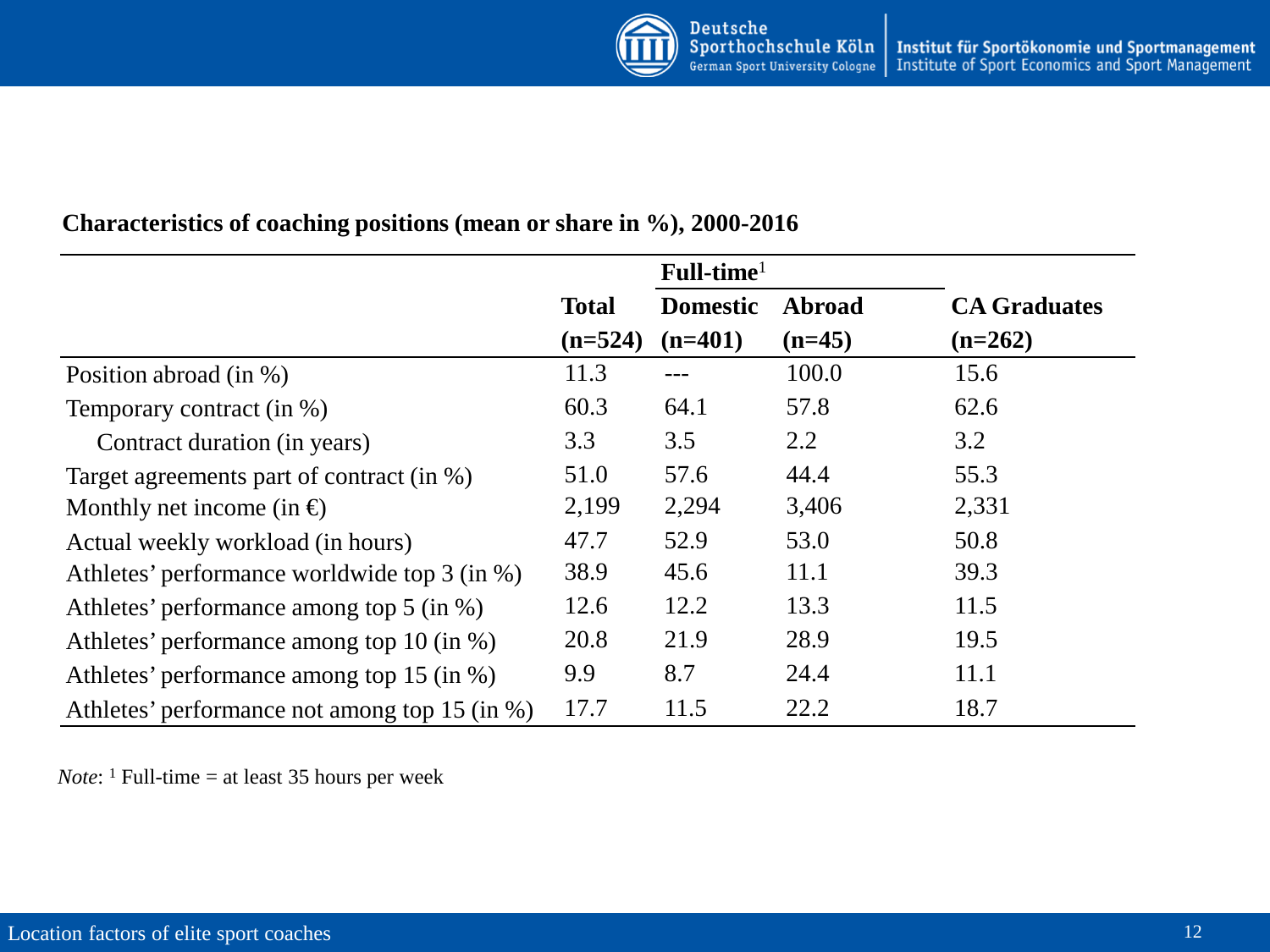

#### **Reasons for terminating the employment as a coach (multiple answers possible; share in %)**

|                                                        |                           |                              | Full-time <sup>1</sup> |                                     |
|--------------------------------------------------------|---------------------------|------------------------------|------------------------|-------------------------------------|
| <b>Variable</b>                                        | <b>Total</b><br>$(n=322)$ | <b>Domestic</b><br>$(n=225)$ | Abroad<br>$(n=39)$     | CA<br><b>Graduates</b><br>$(n=176)$ |
| More lucrative offer                                   | 31.1                      | 30.7                         | 20.5                   | 28.7                                |
| Career change                                          | 19.6                      | 18.2                         | 23.1                   | 18.4                                |
| Position change within association                     | 12.1                      | 16.0                         | 0.0                    | 10.9                                |
| No contract extension                                  | 9.3                       | 7.1                          | 20.5                   | 13.2                                |
| Family commitments                                     | 9.0                       | 8.4                          | 17.9                   | 9.2                                 |
| Dispute with association                               | 8.7                       | 7.1                          | 30.8                   | 13.3                                |
| Dismissal                                              | 6.8                       | 7.1                          | 15.4                   | 13.3                                |
| Performance expectations not met                       | 2.2                       | 2.2                          | 5.1                    | 1.7                                 |
| Dispute with athletes                                  | 0.9                       | 0.0                          | 7.7                    | 1.1                                 |
| Other reasons (e.g. retirement, illness,<br>pregnancy) | 11.8                      | 9.8                          | 10.3                   | 7.4                                 |

*Note*: <sup>1</sup> Full-time = at least 35 hours per week.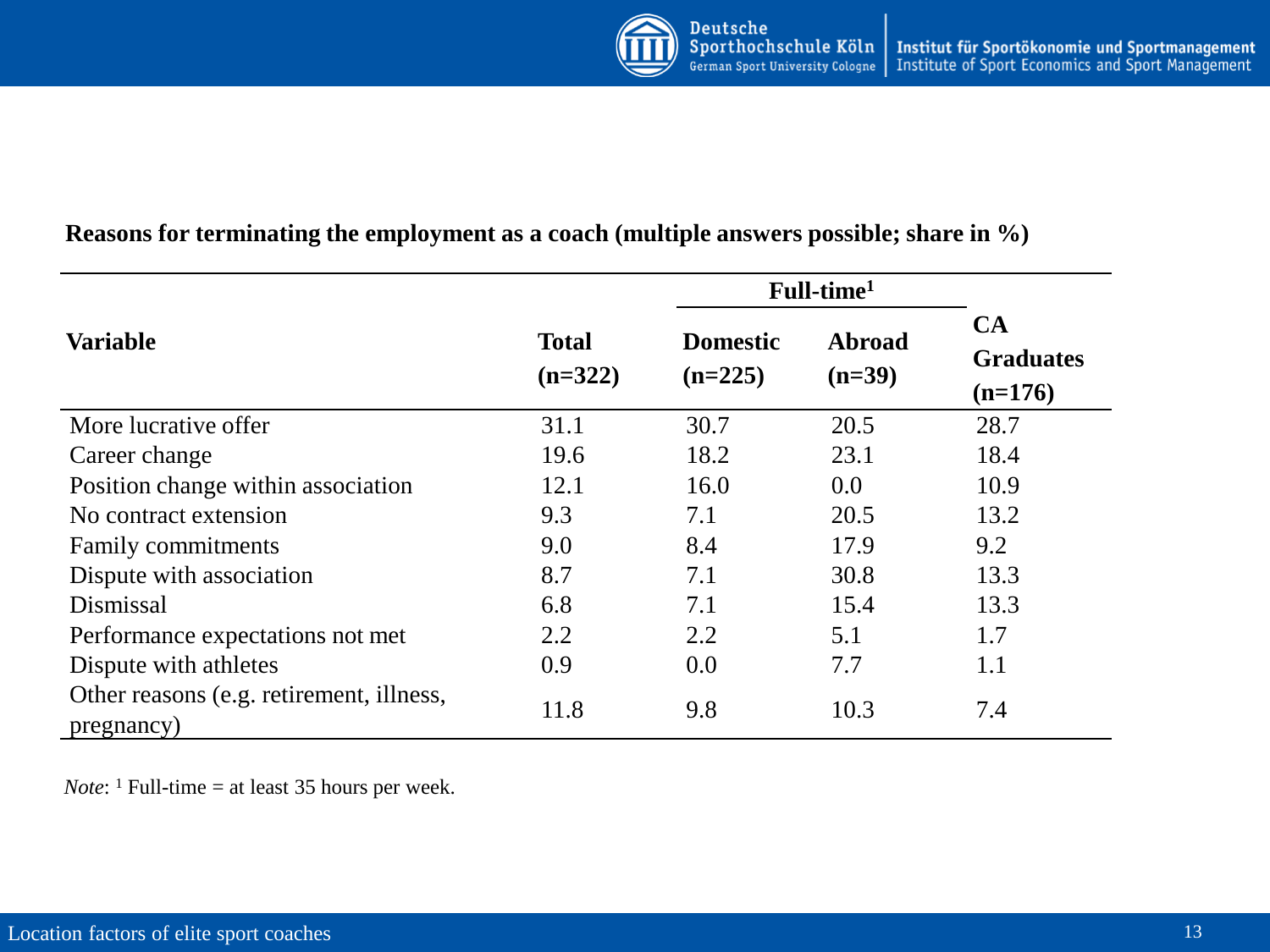

#### **Non-coaching position characteristics (mean/share in %), 2000-2016**

| <b>Variable</b>                   | <b>Total</b> |          | Full-time <sup>1</sup> CA Graduates |
|-----------------------------------|--------------|----------|-------------------------------------|
|                                   | $(n=123)$    | $(n=74)$ | $(n=67)$                            |
| Position abroad (in %)            | 14.6         | 9.5      | 20.9                                |
| Temporary contract (in %)         | 28.5         | 25.7     | 29.9                                |
| Contract duration (in years)      | 2.9          | 2.8      | 2.2                                 |
| Monthly net income (in $\oplus$ ) | 1,959        | 2,489    | 2,161                               |
| Actual weekly workload (in hours) | 34.7         | 46.0     | 37.4                                |

*Note*:  $\frac{1}{1}$  Full-time = at least 35 hours per week.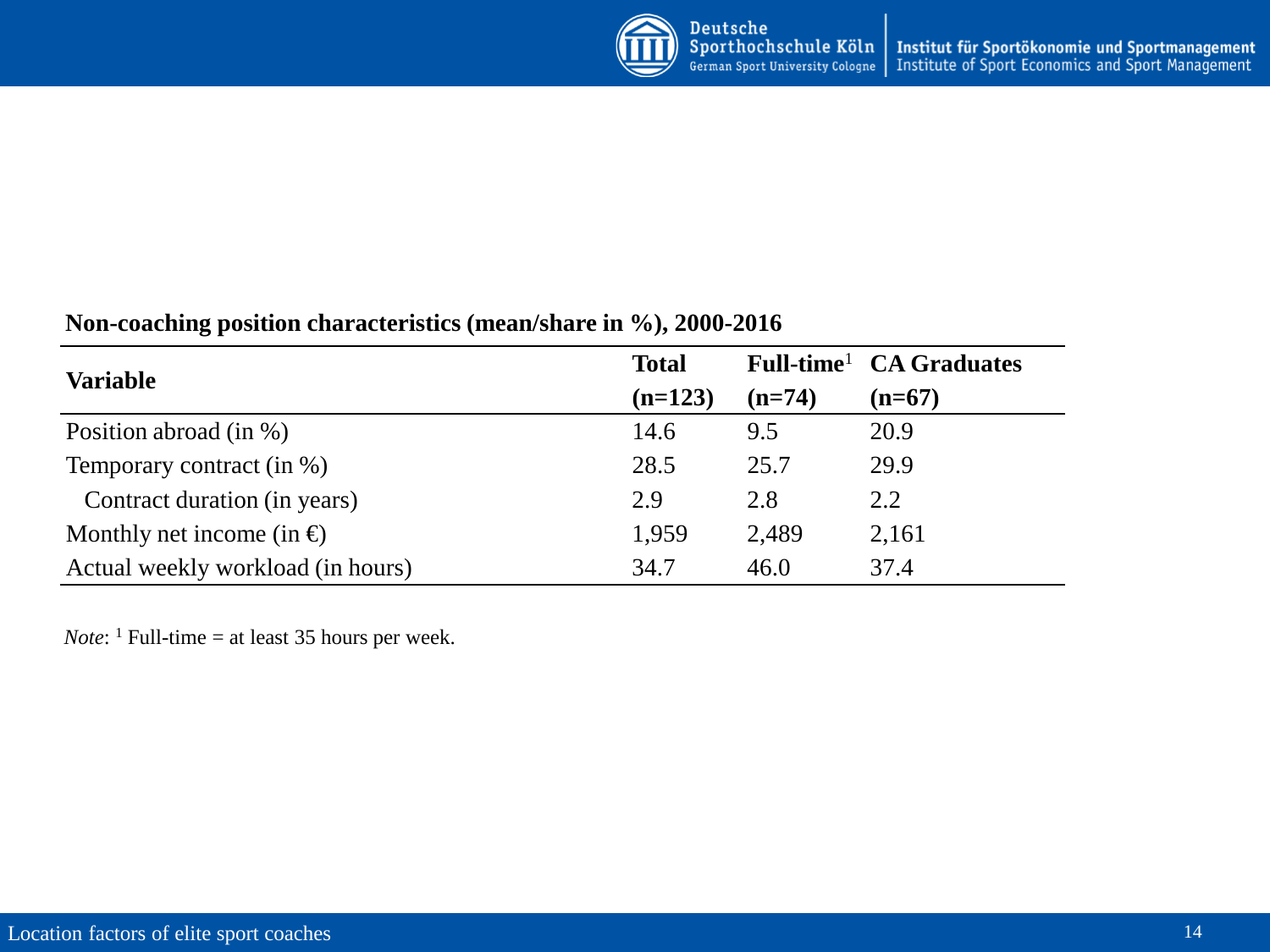

Institut für Sportökonomie und Sportmanagement German Sport University Cologne Institute of Sport Economics and Sport Management

# **4. Labor migration among elite sport coaches 4.1 Determinants of labor migration**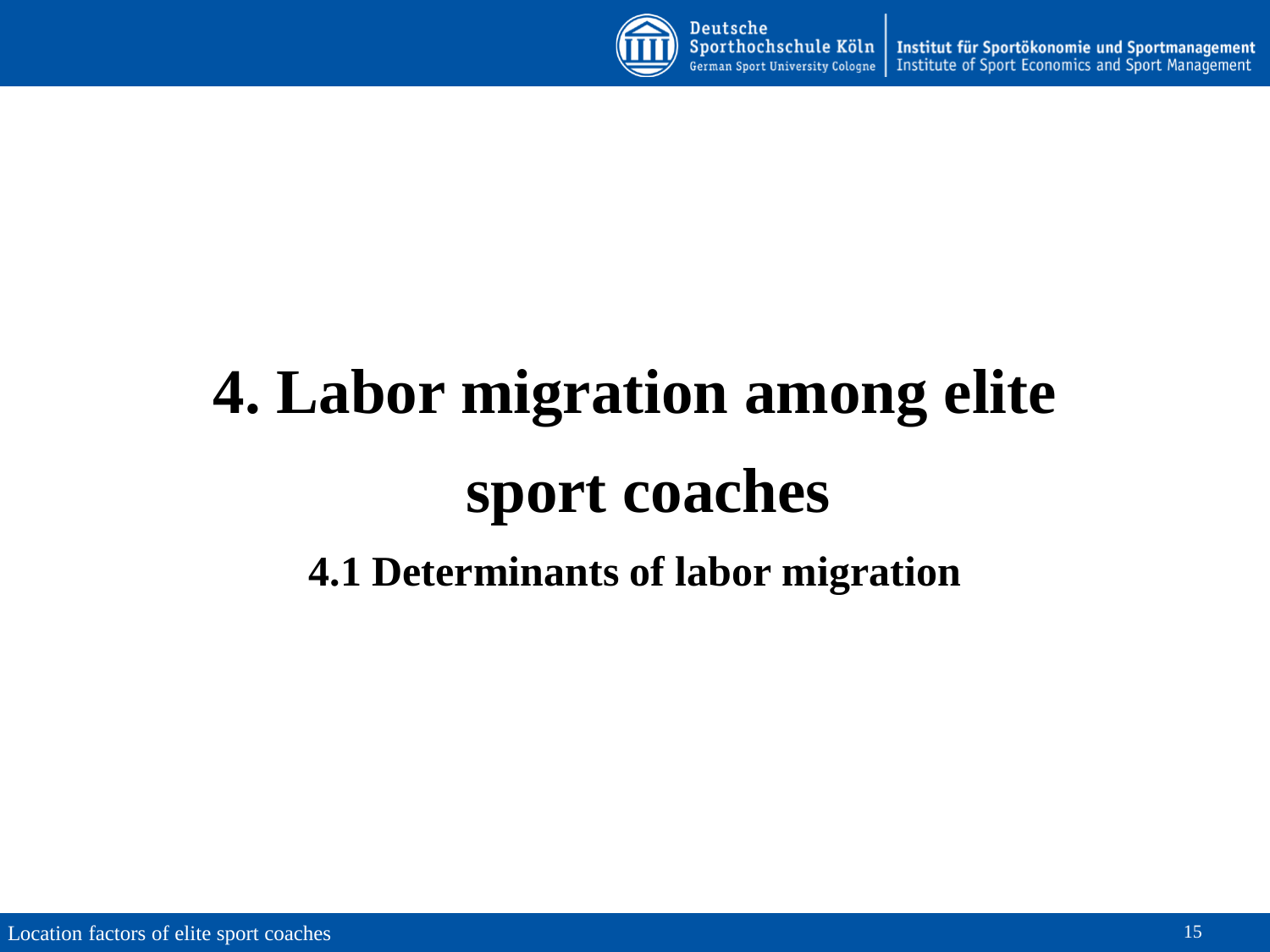

Institut für Sportökonomie und Sportmanagement Institute of Sport Economics and Sport Management

### **Theoretical model of labor market migration**

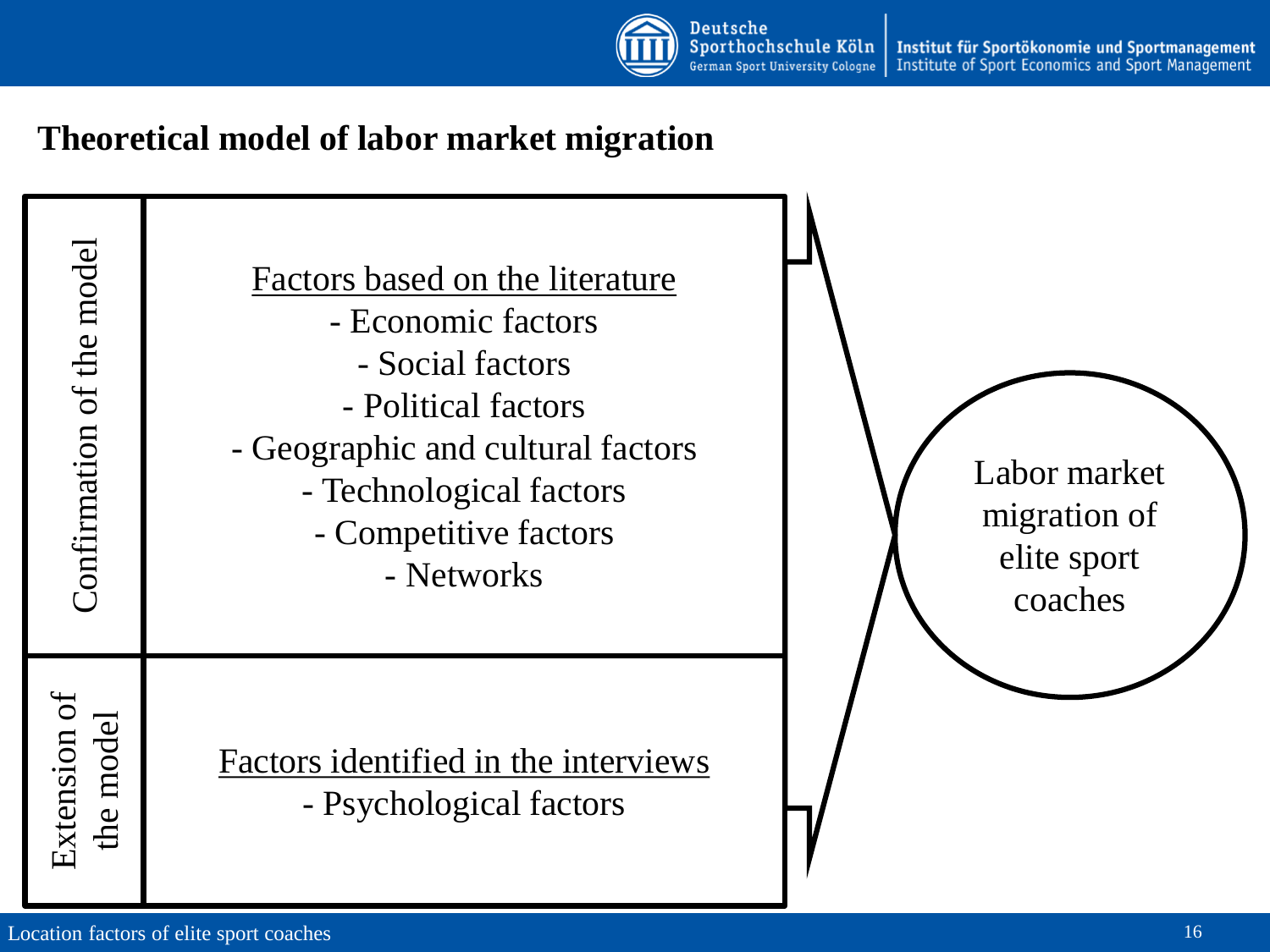

## **Coach interviews**

- Ten face-to-face interviews were conducted between November and December 2014 with elite sport coaches from ten different sports
- Coaches were contacted via the Coaching Academy Cologne (CA) (Mr. Nordmann)
- Semi-structured interviews
- All interviews were recorded and transcribed (72 pages of text)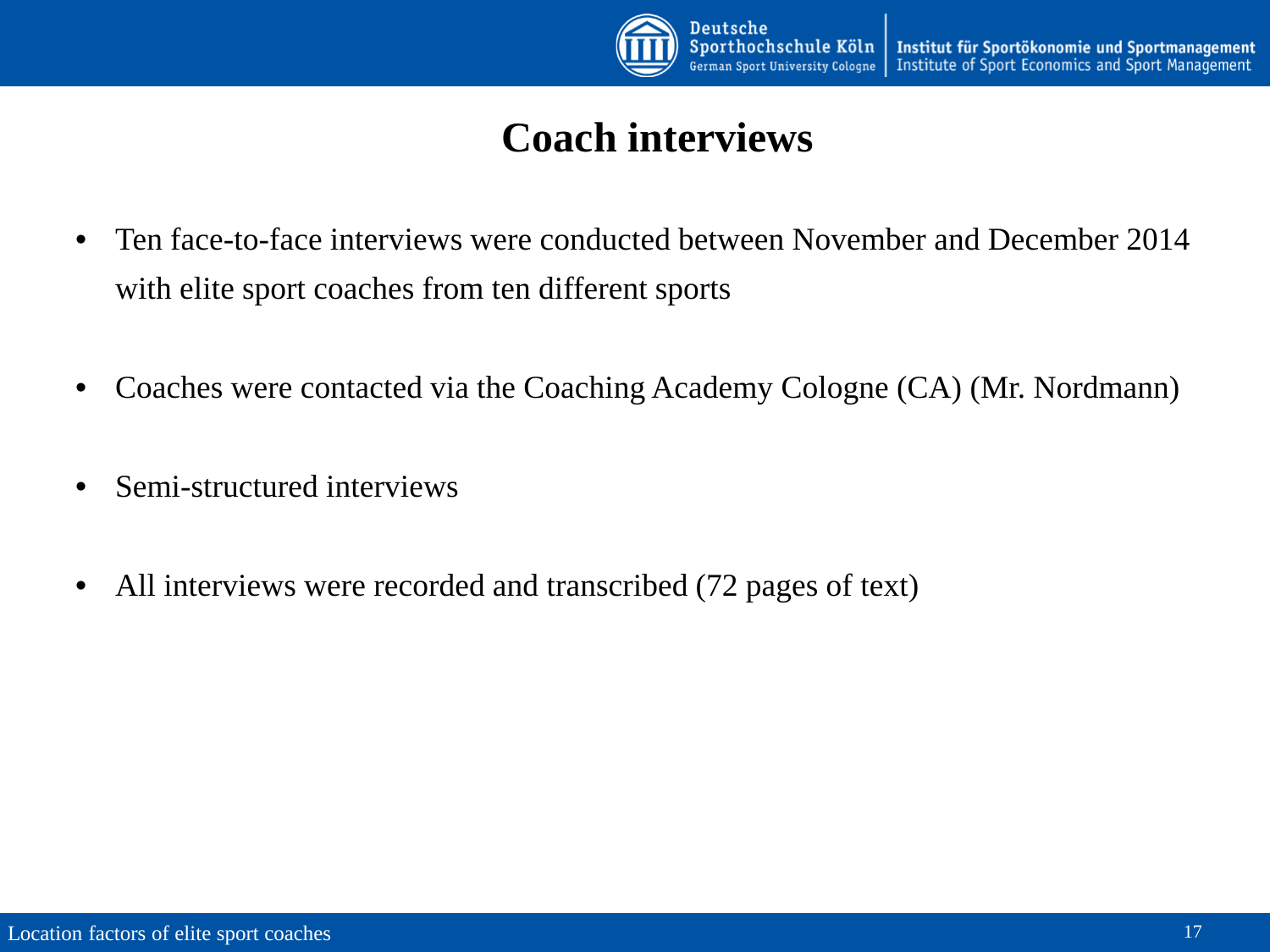

## **Coach interviews**

#### **Key results**

- Relatively low compensation in relation to the workload and lack of social recognition identified as potential drivers of labor migration
- Social aspects/family represent important determinants for decision making
- Pursuit of new challenges and disputes within the association favor increase the likelihood of migration
- Sport-related aspects (performance level of athletes) hardly play a role
- $\rightarrow$  Slight adjustments made to previously developed, literature based theoretical model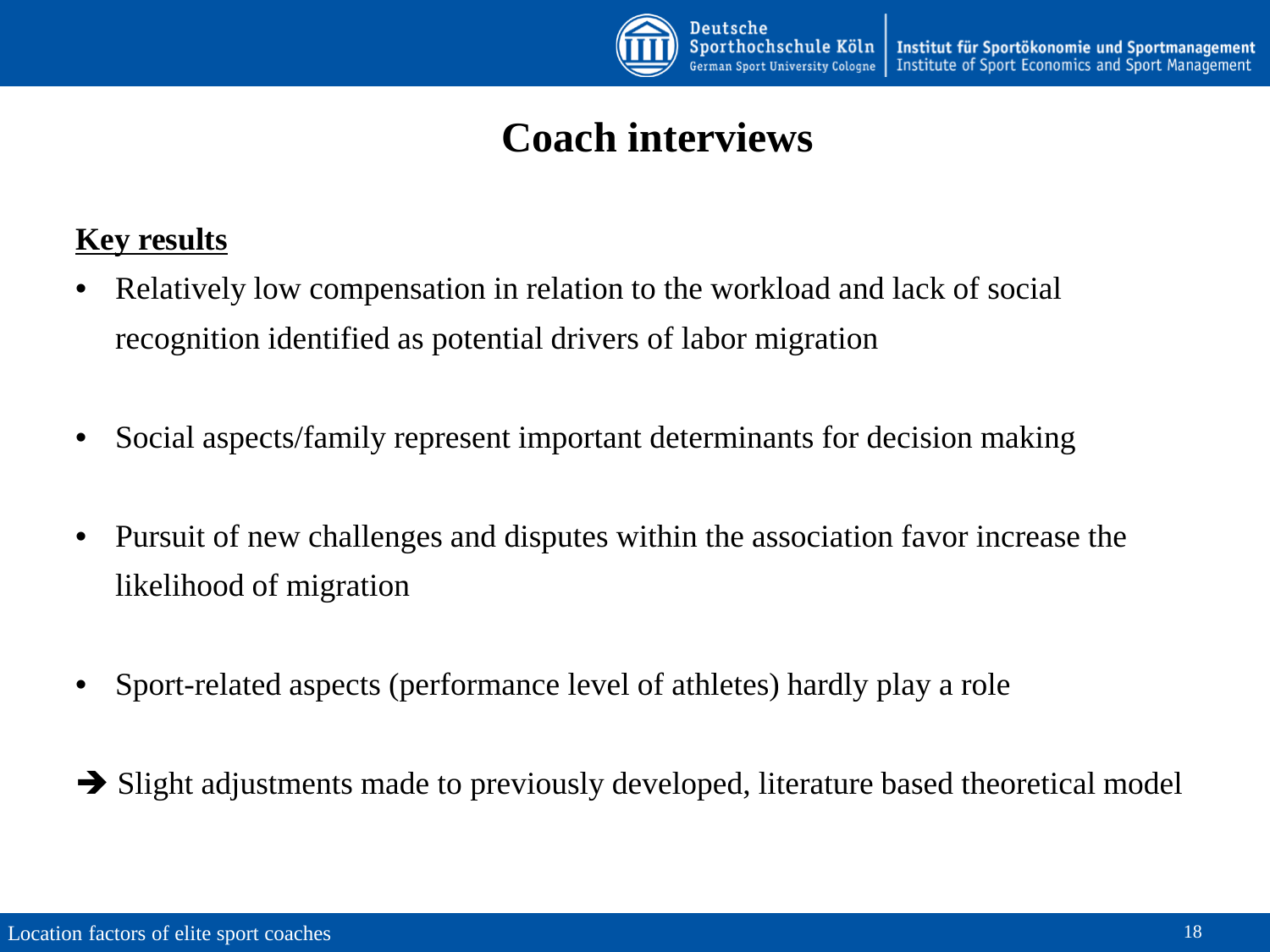

Institut für Sportökonomie und Sportmanagement<br>Institute of Sport Economics and Sport Management German Sport University Cologne

## **4.2 Migration probability of elite sport coaches**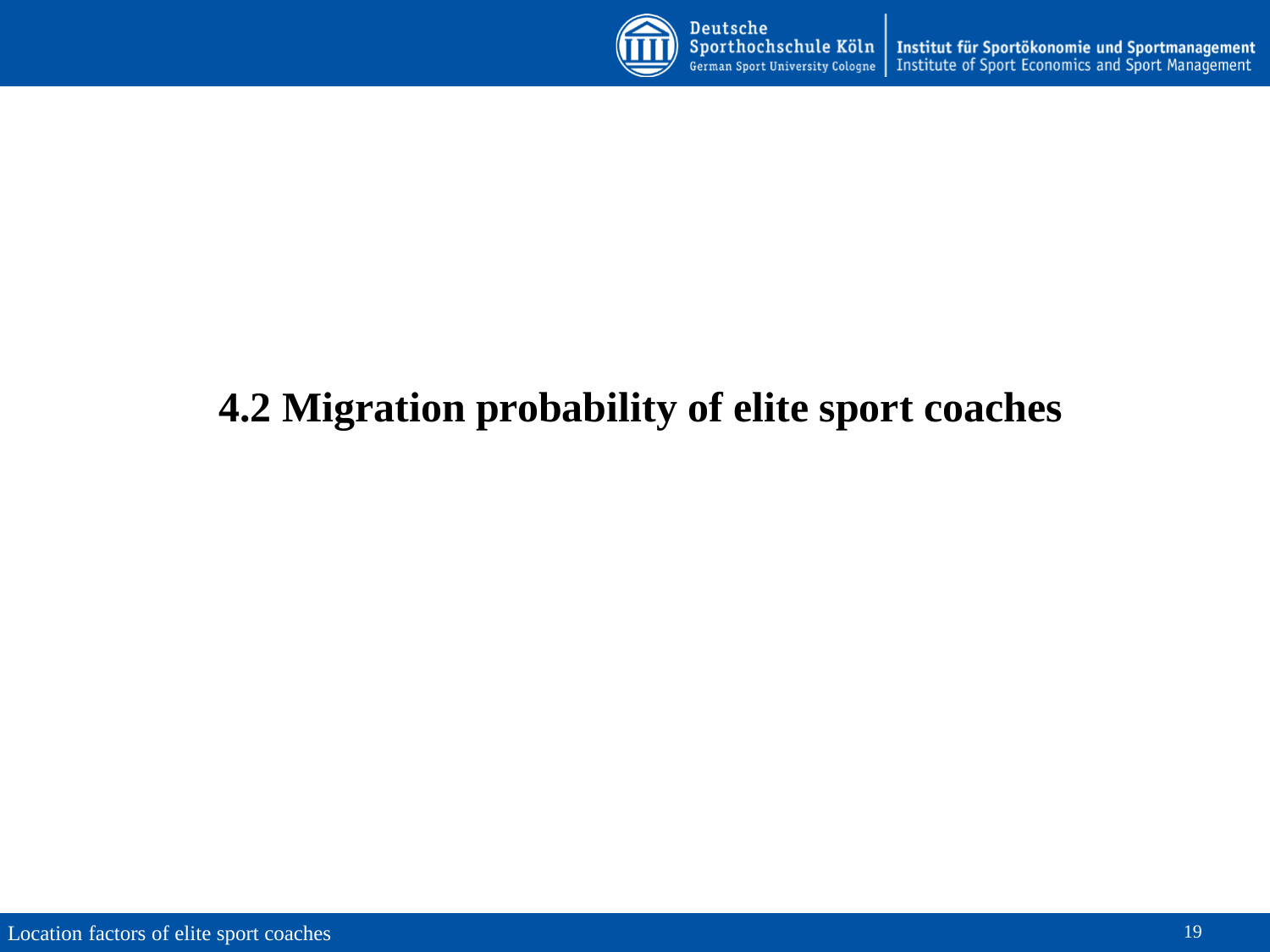

## **Coach survey migration - method**

#### **Data collection**

- Online survey of elite sport coaches (criterion: partly or fully federally funded)
- Survey period: 17 July 17 August 2015
- Invitation email was distributed to coaches via Professional Association of Coaches in German Sport (BVTDS) and the German Olympic Sports Confederation (who forwarded it to national sport associations and directors of Olympic training bases)
- Monetary incentive to participate  $\epsilon$ 60
- n=186 completed questionnaires
- After dropping rather commercialized sports (e.g. soccer, handball): n=170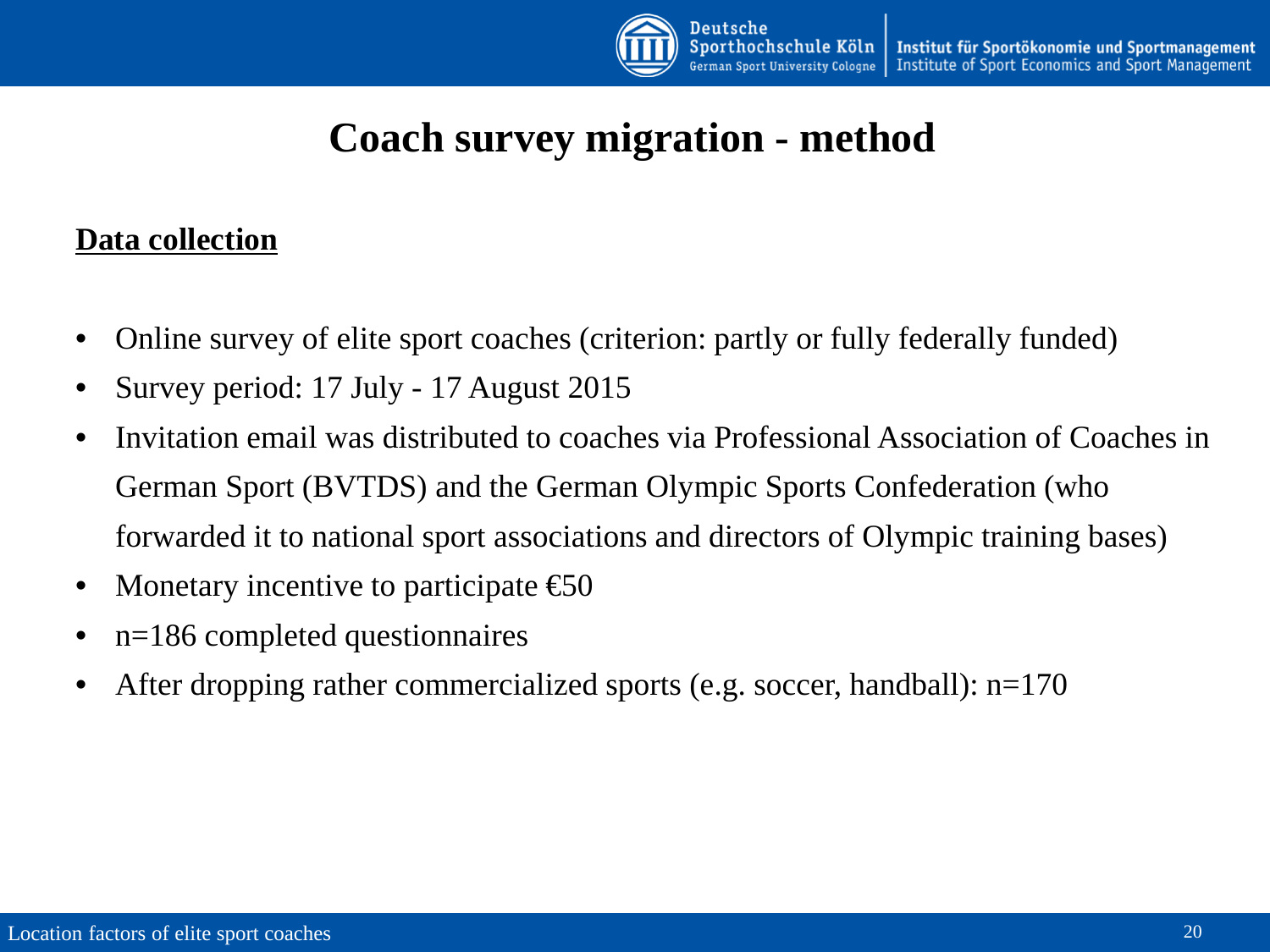

#### **Scenario variables**

| <b>Variables</b>            | <b>Description</b>                                                                 |
|-----------------------------|------------------------------------------------------------------------------------|
| Migration probability       | Probability to accept job offer $(0=very \ unlikely)$ ; 10=very likely)            |
| SC Income                   | Percentage of current income $(-20\%, -10\%, \text{ equal}, +20\%, +40\%, +100\%)$ |
| <b>SC</b> Contract          | Contract duration (1 year, 2 years, 4 years, permanent)                            |
| <b>SC Workload</b>          | Percentage of current workload $(-20\%,-10\% ,$ equal, $+10\%,+20\%)$              |
| SC Personnel responsibility | Personnel responsibility $(1 = yes)$                                               |
| <b>SC</b> Reputation        | Social recognition of coaching job compared to Germany (lower, equal, higher)      |
| <b>SC</b> Perspective       | Career perspectives compared to Germany (lower, equal, higher)                     |
| <b>SC Success</b>           | Performance of coach's athletes (worldwide top 15, top 10, top 5, top 3)           |
| SC Flight time              | Flight time from Germany in hours $(26, 11, 9, 3, 2)$                              |
| <b>SC</b> Language          | Primary working language (German, English, Russian, Norwegian, Mandarin, French)   |

- 216,000 theoretically possible scenarios (conjoint design)
- Unrealistic scenarios were dropped upfront (e.g. language and flight time)
- 129,600 scenarios left for analysis
- Ten randomly chosen scenarios presented to each coach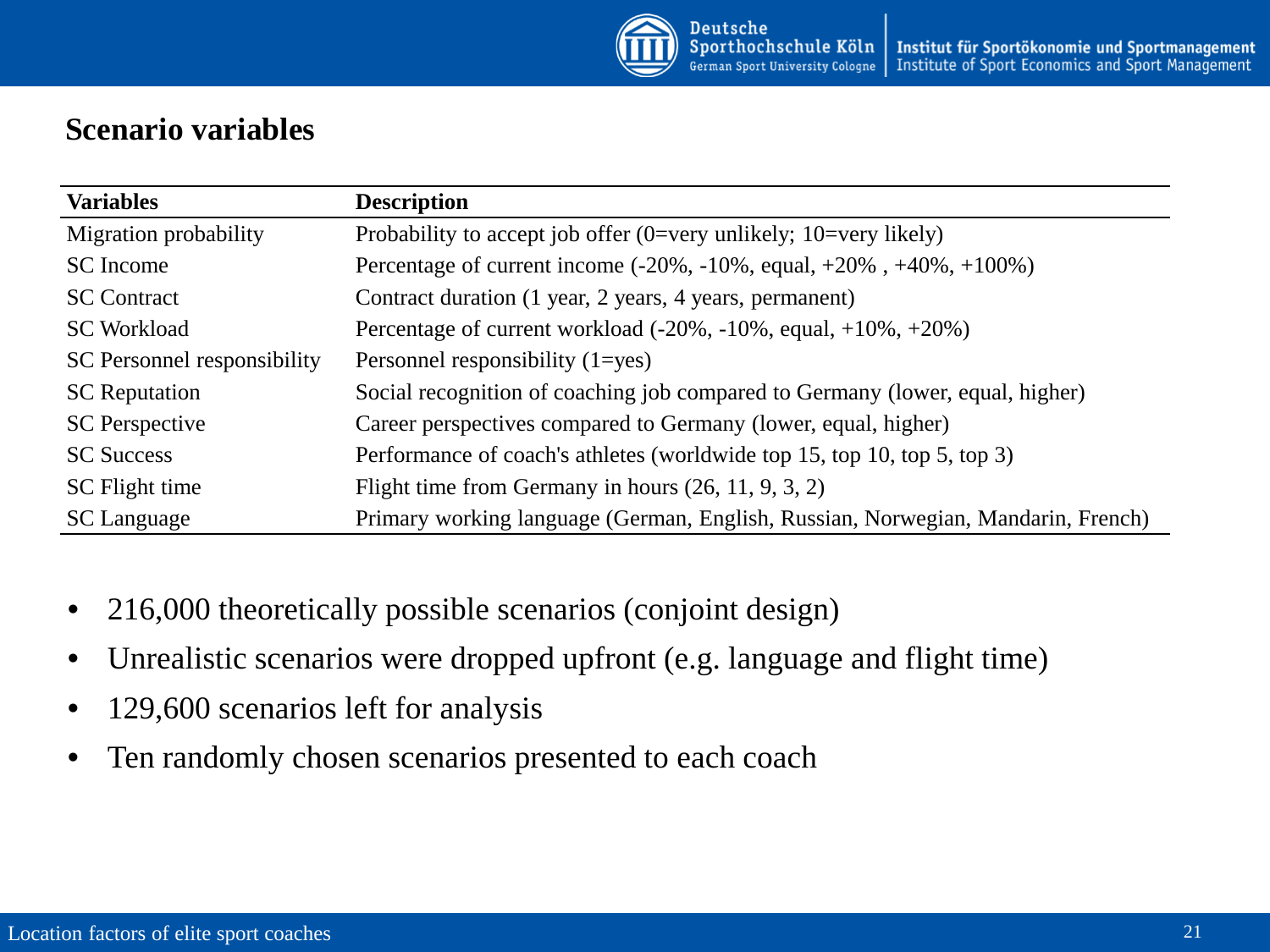

## **Coach survey migration - method**

#### **Example**

In the following, ten coaching position openings will be presented to you. Please take your time and carefully think how likely it would be that you accept the respective job offer. Please try to answer as honest as possible.

How likely is it that you would accept the following coaching position opening?

| Length of contract:<br>Monthly net income:<br>Sporting performance of athletes (international):<br>Weekly workload:<br>Distance from residence in Germany:<br>Predominant job language:<br>Reputation of coaching job:<br>Responsibility for personnel:<br>Career perspectives: |   |   | 4 years<br>Top 3<br>50 hours<br>English<br>Yes | 5000 Euros per month<br>26 flight hours | Higher than in Germany<br>Comparable to Germany |   |   |   |   |                |
|---------------------------------------------------------------------------------------------------------------------------------------------------------------------------------------------------------------------------------------------------------------------------------|---|---|------------------------------------------------|-----------------------------------------|-------------------------------------------------|---|---|---|---|----------------|
|                                                                                                                                                                                                                                                                                 |   |   |                                                | ∩                                       | ⊙                                               |   |   |   |   |                |
| 0                                                                                                                                                                                                                                                                               | 1 | 2 | 3                                              | 4                                       | 5                                               | 6 | 7 | 8 | 9 | 10             |
| very<br>unlikely                                                                                                                                                                                                                                                                |   |   |                                                |                                         |                                                 |   |   |   |   | very<br>likely |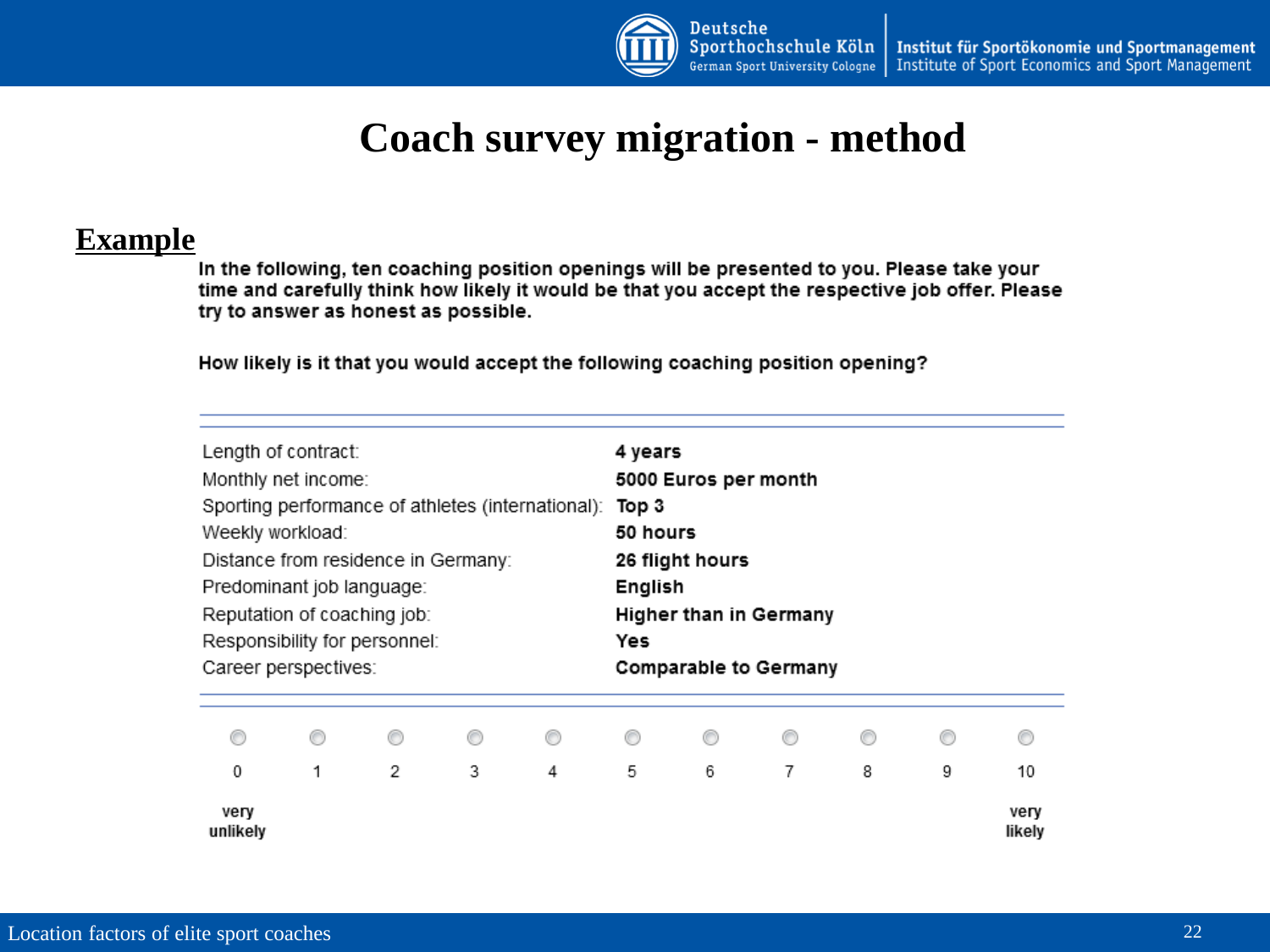

#### **Coach characteristics (mean or share in %)**

|                                                     | Total $(n=170)$ | Full-time <sup>1</sup> $(n=149)$ |
|-----------------------------------------------------|-----------------|----------------------------------|
| Gender (male; in %)                                 | 78.8            | 82.6                             |
| Nationality (German; in %)                          | 95.9            | 95.3                             |
| Age (in years)                                      | 43.0            | 43.8                             |
| Experience (years as a coach)                       | 17.4            | 18.1                             |
| Previously worked abroad (in %)                     | 13.5            | 14.8                             |
| Previously had an offer from abroad (in %)          | 54.7            | 59.1                             |
| University degree (in $\%$ )                        | 58.8            | 60.4                             |
| Monthly net income (in $\oplus$                     | 2,755           | 2,957                            |
| Temporary contract (in %)                           | 65.9            | 67.8                             |
| Actual weekly workload (in hours)                   | 48.8            | 53.5                             |
| Married/long-term relationship (in %)               | 84.7            | 86.6                             |
| Coach has children under the age of 18 (in $\%$ )   | 41.2            | 40.9                             |
| Performance of coach's athletes among top 5 (in %)  | 58.8            | 59.7                             |
| Performance of coach's athletes among top 10 (in %) | 22.9            | 23.5                             |
| Performance of coach's athletes among top 15 (in %) | 18.3            | 16.8                             |

*Note*: <sup>1</sup> Full time = at least 35 hours/week

Average migration probability: 24%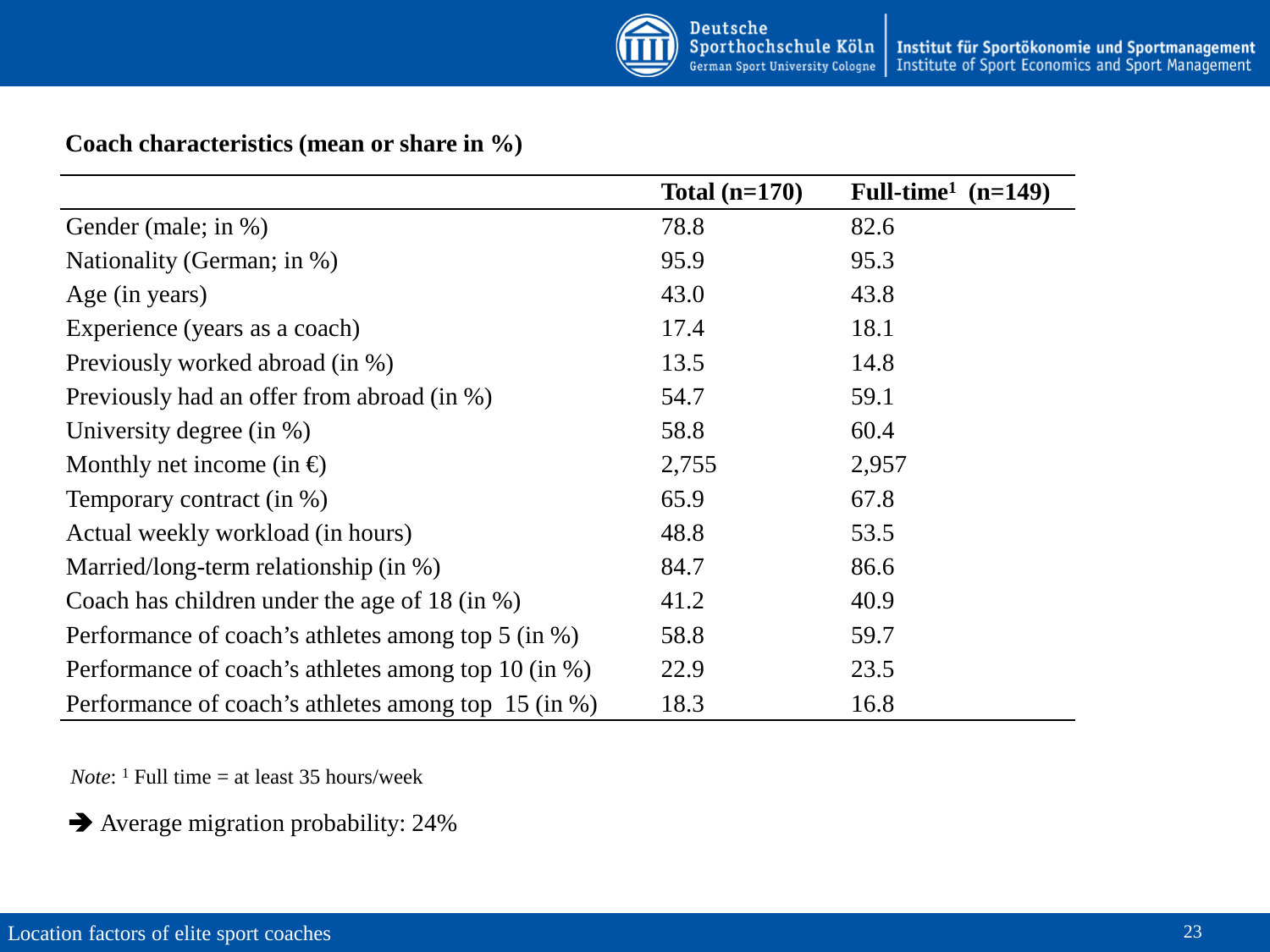

#### **Determinants of migration probability (n=1,700)**

| Variable                       | Effect                   | Variable                    | Effect     |                                                                  |
|--------------------------------|--------------------------|-----------------------------|------------|------------------------------------------------------------------|
| Gender (male)                  | n.s.                     | SC Workload equal           | <b>REF</b> |                                                                  |
| Nationality (German)           | $^{++}$                  | SC Workload +10%            | n.s.       |                                                                  |
| Age                            | n.s.                     | SC Workload +20%            | n.s.       |                                                                  |
| Age <sup>2</sup>               | n.s.                     | SC Personnel responsibility | $^+$       |                                                                  |
| Experience (years as a coach)  | n.s.                     | <b>SC</b> Reputation lower  | --         |                                                                  |
| International experience       | $+++$                    | <b>SC</b> Reputation equal  | <b>REF</b> |                                                                  |
| University degree              | n.s.                     | <b>SC</b> Reputation higher | n.s.       |                                                                  |
| Monthly net income             | n.s.                     | SC Perspective lower        | --         |                                                                  |
| Temporary contract             | n.s.                     | SC Perspective equal        | <b>REF</b> |                                                                  |
| Actual weekly workload         | $\overline{\phantom{0}}$ | SC Perspective higher       | n.s.       |                                                                  |
| Married/long-term relationship | n.s.                     | SC Success top 15           | n.s.       |                                                                  |
| Children under 18              | ---                      | SC Success top 10           | n.s.       |                                                                  |
| Ratio coaches/positons         | n.s.                     | SC Success top 5            | n.s.       |                                                                  |
| Athletes under top 15          | n.s.                     | SC Success top 3            | <b>REF</b> |                                                                  |
| Athletes under top 10          | n.s.                     | SC Flight time 26 hrs       | ---        |                                                                  |
| Athletes under top 5           | <b>REF</b>               | SC Flight time 11 hrs       | ---        |                                                                  |
| SC Income -20%                 | ---                      | SC Flight time 9 hrs        | ---        |                                                                  |
| SC Income equal                | <b>REF</b>               | SC Flight time 3 hrs        | n.s.       |                                                                  |
| SC Income $+20\%$              | $+++$                    | SC Flight time 2 hrs        | <b>REF</b> | <i>Note:</i> Results of regression analysis;                     |
| SC Income $+40\%$              | $+++$                    | <b>SC</b> German            | <b>REF</b> | Probability of error (p):                                        |
| SC Income $+100\%$             | $+++$                    | <b>SC</b> English           | n.s.       | $+++/-=$ p<0.01;                                                 |
| SC Contract 1 year             | $---$                    | <b>SC</b> Russian           | n.s.       | $++/-- = p<0.05;$                                                |
| SC Contract 2 years            | $-$                      | <b>SC</b> Norwegian         | n.s.       | $+/- = p < 0.1$ ;                                                |
| SC Contract 4 years            | <b>REF</b>               | <b>SC</b> Mandarin          | n.s.       | $n.s. = not significant (p>0.1);$<br>$REF = Reference category;$ |
| <b>SC</b> Contract permanent   | $+$                      | <b>SC</b> French            | n.s.       | Model controls for type of sport.                                |
| SC Workload -20%               | n.s.                     | SC Language known           | $+++$      |                                                                  |
| SC Workload -10%               | n.s.                     | <b>SC</b> Order             | n.s.       |                                                                  |

Location factors of elite sport coaches 24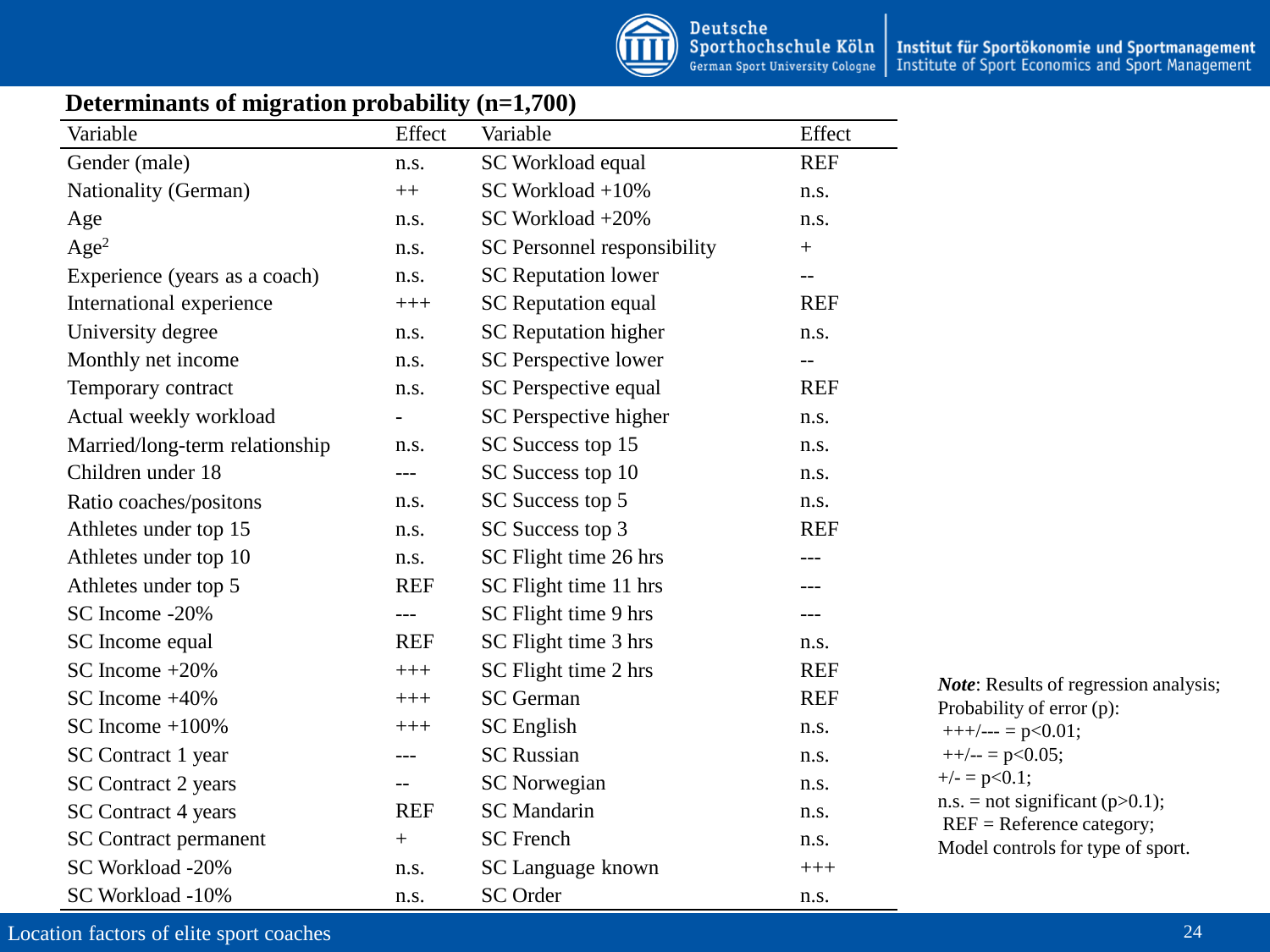

## **5. Conclusion**

- Some coaches hold multiple positions at the same time (up to four positions simultaneously)
- Predominantly temporary contracts (over 60% of coaching positions)
- Actual workload markedly exceeds tariff standard workloads
- Reasons for contract termination are manifold
- Average income (full-time) is within public sector incomes in Germany
- Domestic and foreign coaching positions differ in terms of income, target agreements, and contract duration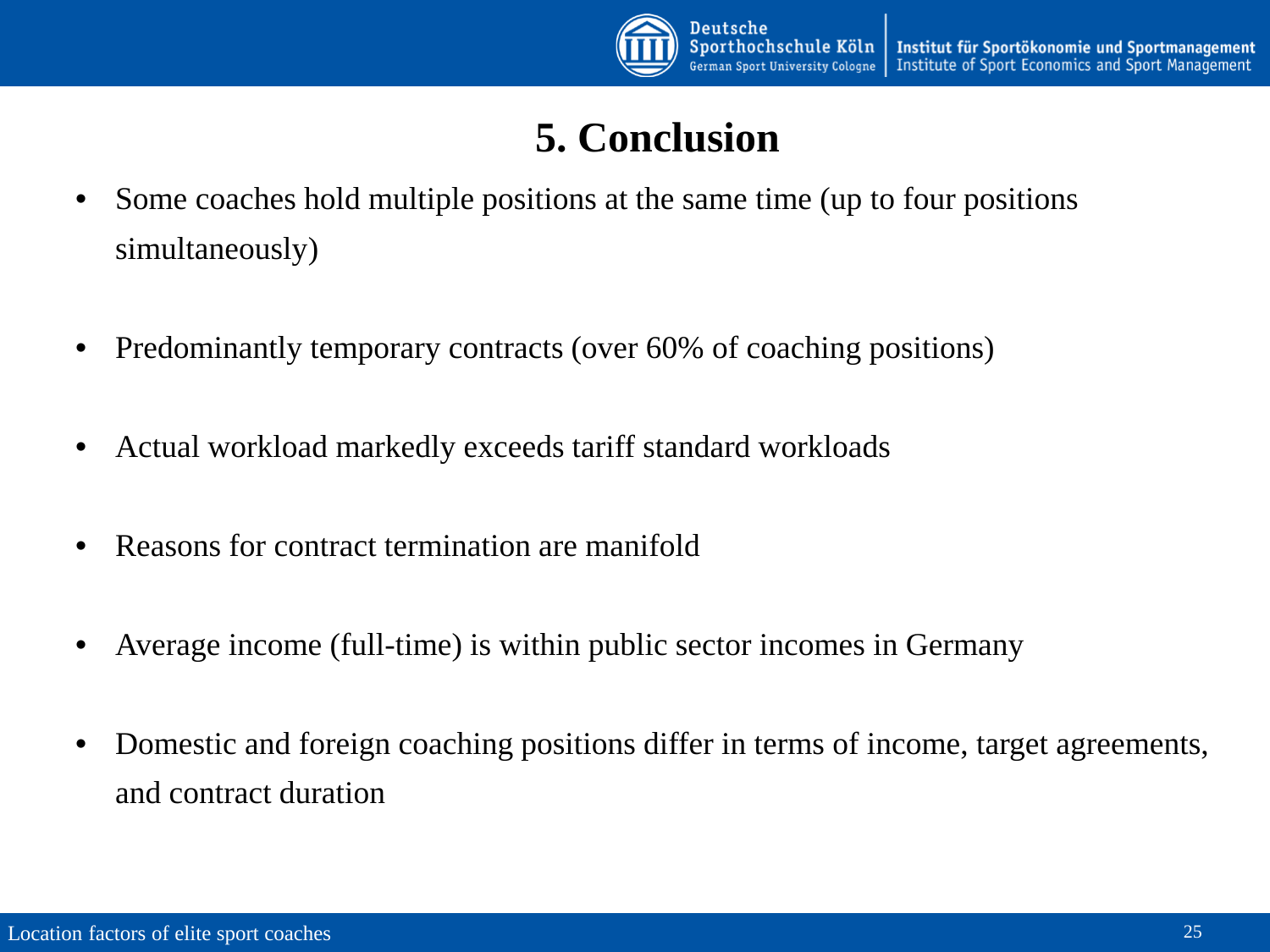

## **5. Conclusion**

- Migration decision is a complex decision process
- Combination of push (=current situation of coaches) and pull factors (=attractiveness of other labor market) at work
- Personal (already experience abroad; children under the age of 18) as well as professional factors represent relevant determinants of migration probability (prospect of higher income, longer contract duration, personnel responsibility)
- Sporting performance of current athletes and prospect of sporting success has no impact on migration probability